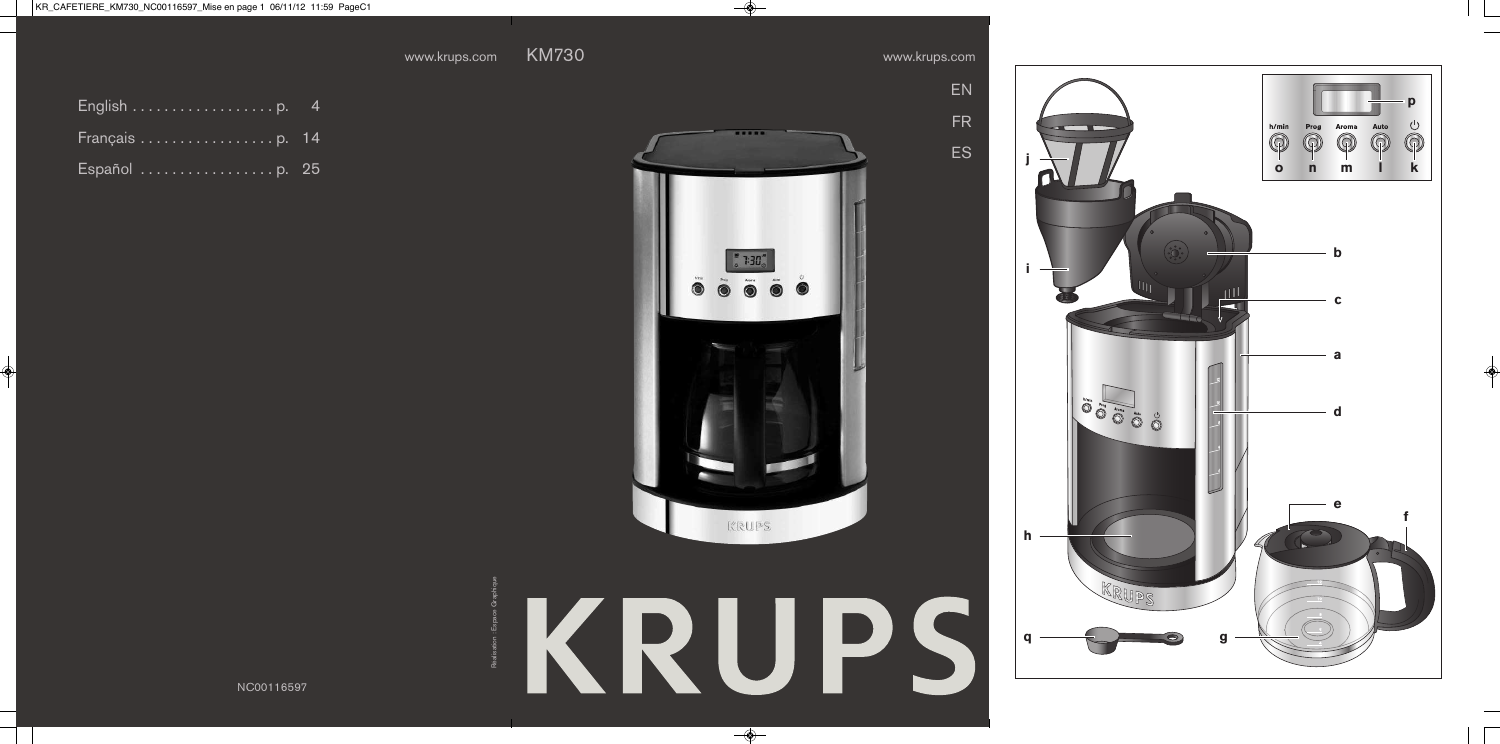













Prog Aroma Auto U

fig. 10

 $\bigcirc$ 





## English

## TABLE OF CONTENTS

| $\mathbf{1}$ . |  |
|----------------|--|
| 2.             |  |
| 3.             |  |
| $\mathbf{4}$   |  |
| 5.             |  |
| 6.             |  |
| 7.             |  |
| 8.             |  |
| 9.             |  |
|                |  |
|                |  |
|                |  |



4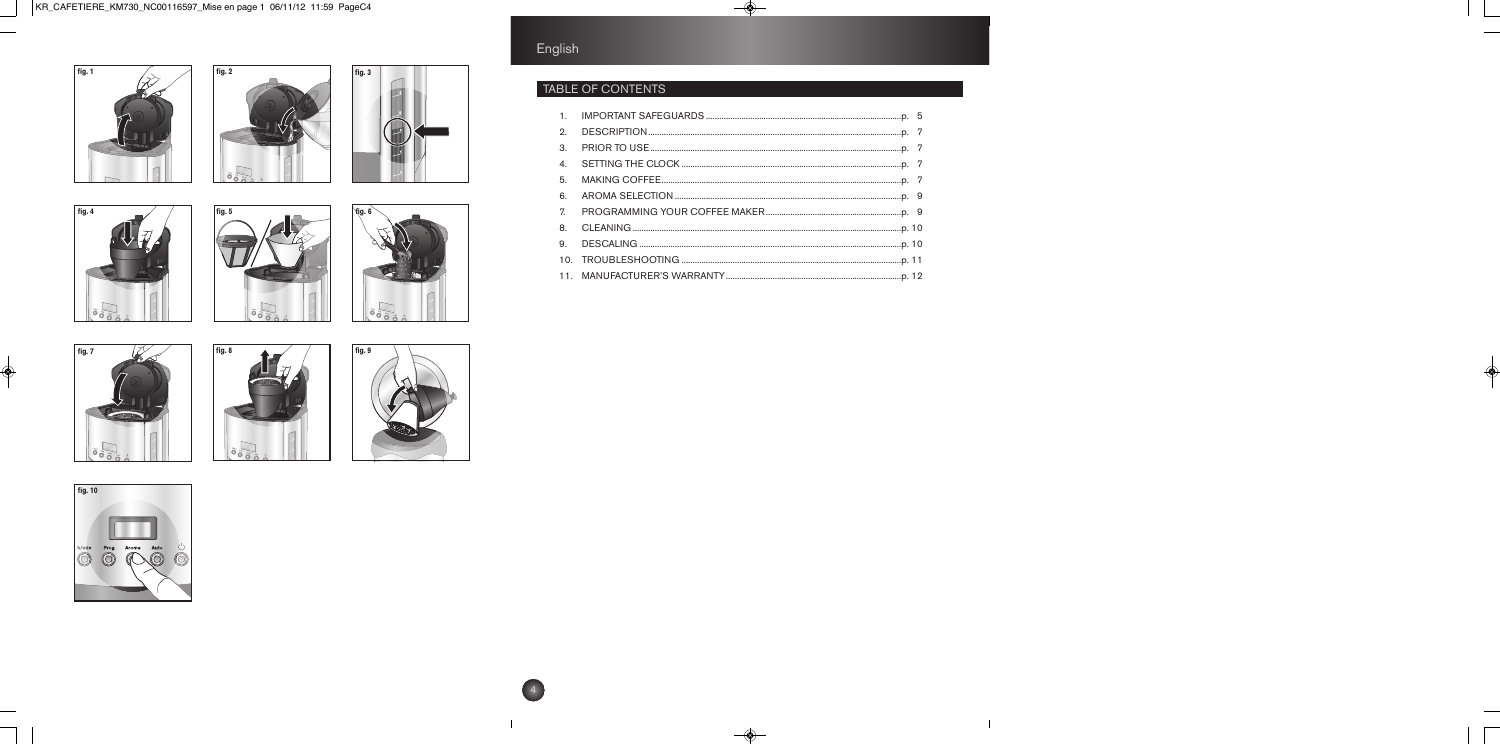# **1. IMPORTANT SAFEGUARDS**

When using electrical appliances, basic safety precautions should always be followed to reduce the risk of fire, electric shock, and/or injury to persons including the following :

- Read all instructions prior to first use.
- 2. Do not touch hot surfaces. Do not touch the heating plate or bottom of the carafe when the keep warm function is on. Use handles or knobs.
- 3. To protect against fire, electric shock and injury to persons, do not immerse cord, plugs or machine in water or other liquid.
- 4. Not intented for use by children.<br>5. Close supervision is necessary v
- Close supervision is necessary when any machine is used near children. Keep machine out of reach of children.
- 6. This appliance is not designed to be used by children or people without knowledge or experience with the product, unless they are supervised or given prior instructions concerning the use of the appliance by someone responsible for their safety.
- 7. Children must be supervised to ensure that they do not play with the appliance.
- 8. Burns can occur from touching hot plate, hot water or steam. Exercise caution.
- 9. Unplug machine from outlet when not in use and when cleaning. Allow to cool before putting on or taking off parts, before cleaning the machine, and before storing.
- 10. All machines are subject to stringent quality control. Practical tests using machines taken at random are conducted and this may explain any slight marks or coffee residue prior to use.
- 11. Do not operate any machine with a damaged cord or plug or after the machine malfunctions, or has been damaged in any manner. Return machine to the nearest Krups Service Center for examination, repair or adjustment or your respective countries Consumer Service Department.
- 12. To reduce the risk of injury do not drape cord over the counter top or table top where it can be pulled on by children or tripped over accidentally.
- 13. Do not let cord hang over edge of table or counter, or touch hot surfaces.
- 14. The use of accessory attachments not recommended by Krups may result in fire, electric shock or injury to persons.
- 15. Do not use outdoors.
- 16. Do not place on or near hot gas or electric burner, or in a heated oven.
- 17. To disconnect the machine, turn the control to "off" then remove plug from wall outlet. Do not yank cord, instead grasp plug and pull to disconnect.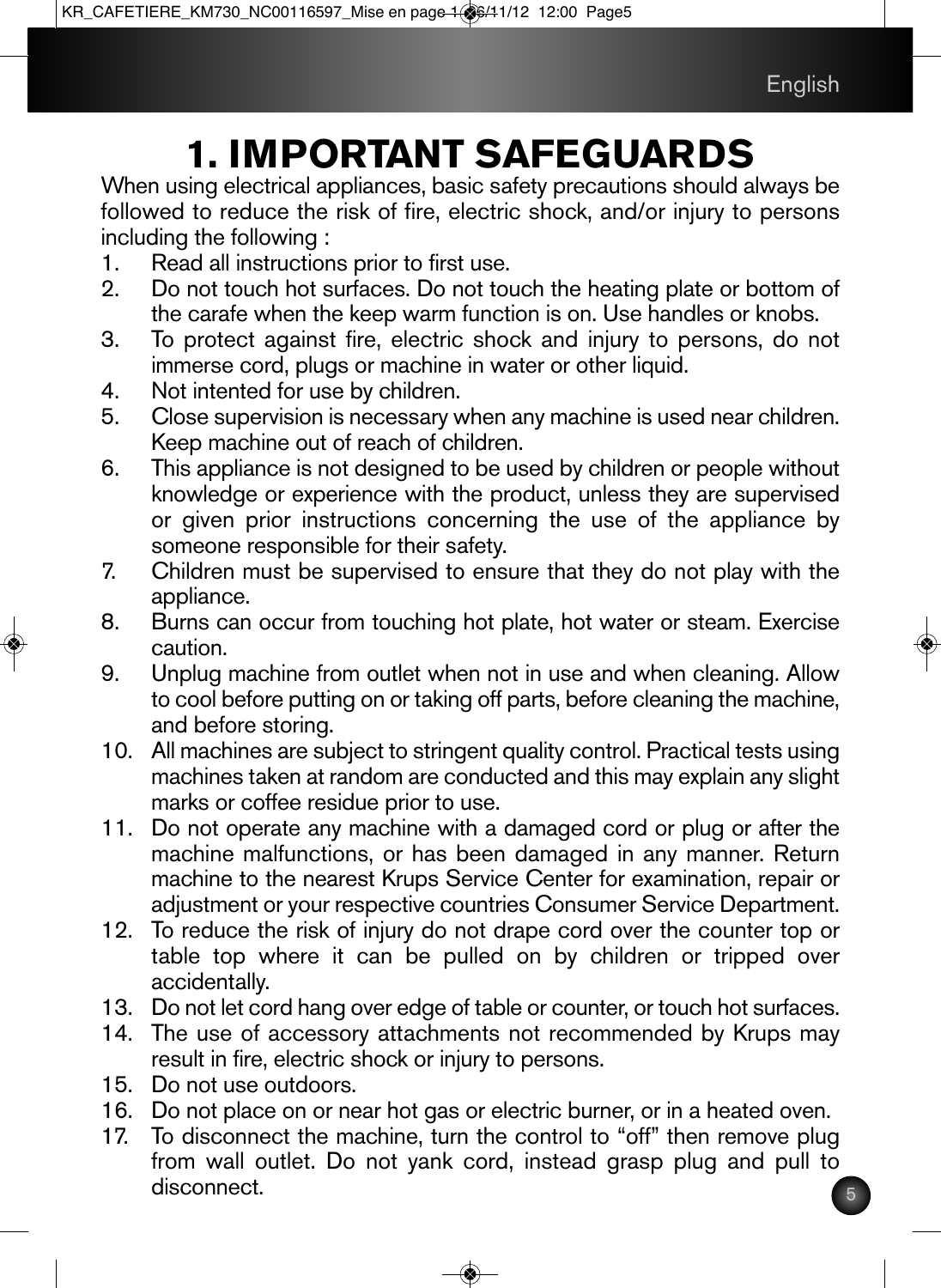- 18. Do not use the machine for other than intended use.
- 19. Do not pour liquids other than water and descaling solutions specified in this manual into the water tank.
- 20. Protect the machine against humidity and freezing.
- 21. This machine is for household use only.
- 22. The container is designed for use with this appliance. It must never be used on a range top.
- 23. Do not set a hot container on a wet or cold surface.
- 24. Do not use a cracked container or a container having a loose or weakened handle.
- 25. Do not clean container with cleansers, steel wool pads, or other abrasive material.

# **SAVE THESE INSTRUCTIONS**

## **CAUTION**

This machine is intended for household use only. Any servicing other than cleaning and user maintenance should be performed by the nearest authorized Krups Service Center. Visit our website at www.krupsusa.com in the USA or www.krups.ca in Canada or contact your respective country's Consumer Service department for the service center

nearest to you.<br>To reduce the risk of fire or electric shock, do not attempt to disassemble the machine.<br>Repair should be done by an authorized Krups Service Center only.

## **SHORT CORD INSTRUCTIONS**

**A.**We do not recommend using an extension cord with this device. A short power cord or a detachable power cord is provided to reduce the risk of becoming entangled in or tripping over a longer cord accidentally.

- **B.**If an extension cord is absolutely necessary,<br>1) the marked electrical rating of the extension cord should be at least as great<br>as the electrical rating of the machine,
	- 2) the longer cord should be arranged so that it will not drape over the counter top or table top where it can be pulled on by children or tripped over.
- **C.**This machine has a polarized plug (one blade is wider than the other). To reduce the risk of electric shock, this plug is intended to fit into a polarized outlet only one way. If the plug does not fit fully into the outlet, reverse the plug. If it still does not fit, contact a qualified electrician. Do not attempt to modify the plug in any way.

In the interest of improving products, Krups reserves the right to change specifications without prior notice.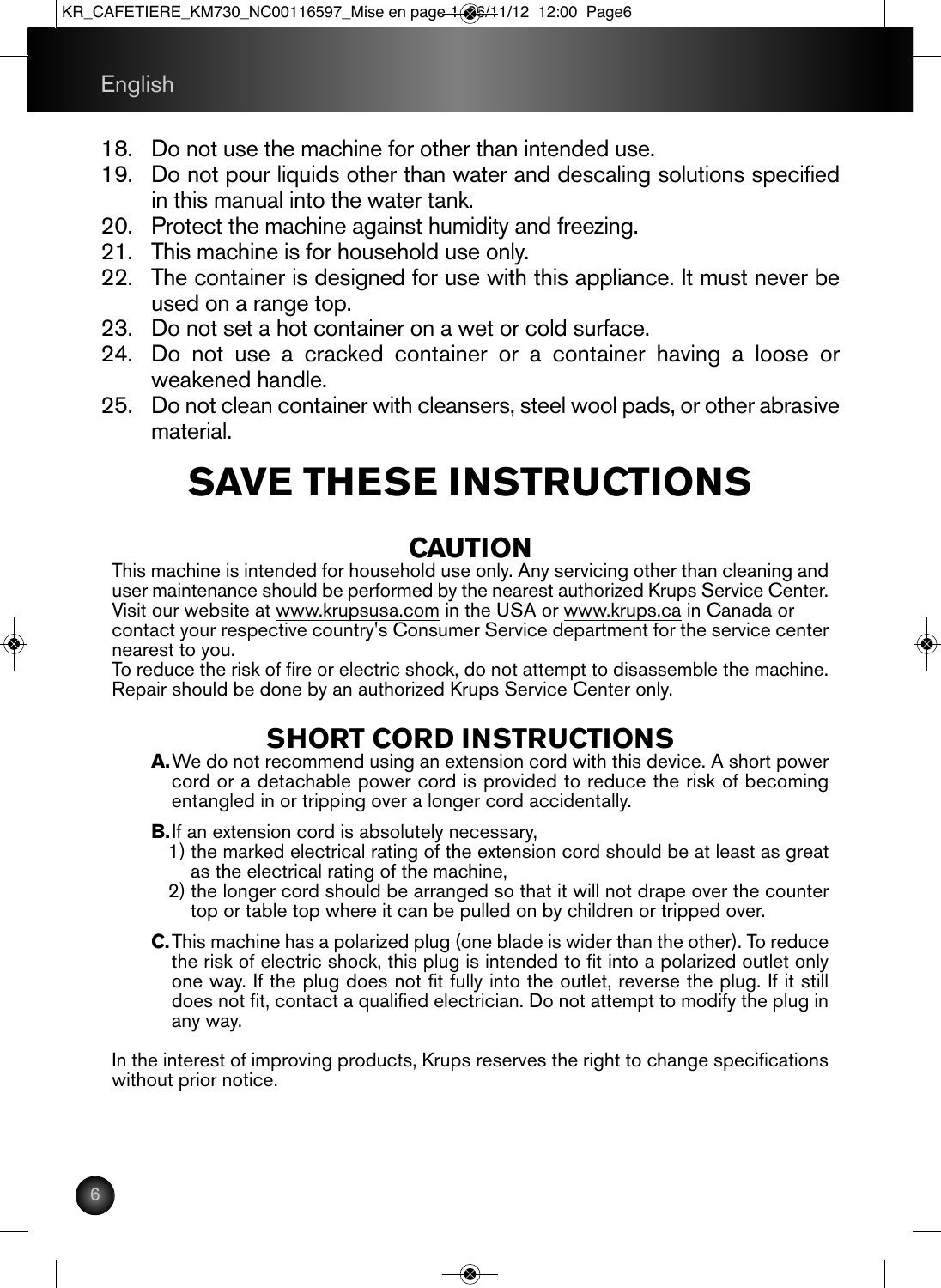## 2. DESCRIPTION

- **a** Main body
- **b** Top lid
- **c** Water tank
- **d** Water level indicator
- **e** Carafe lid
- **f** Carafe handle
- **g** Carafe
- **h** Heating plate
- **i** Filter holder

## 3. PRIOR TO USE

- **j** Permanent filter
- **k** On/Off button with blue LED
- **l** Auto On brewing selection button with blue LED
- **m** Aroma coffee selection button with blue LED
- **n** Programming button with blue LED
- **o** h/min button with blue LED
- **p** Display
- **q** Spoon

■ Operate your coffee maker for the first time without coffee using 1 liter of water to rinse the circuit.



**IMPORTANT: Use only cold water. The automatic brewing system has been designed to work only with cold water.**

## 4. SETTING THE CLOCK

#### **There are two ways to set the clock on your coffee maker.**

- 1- When you initially plug in the coffee maker, the unit will beep and "12:00" will flash on the LCD display for a few seconds. Press immediately the h/min button **(o)** to set the current hour. If "12:00" starts to flash, press the PROG button **(n)** for a few seconds until the "12:00" flashes again. Then press the h/min button **(o)** to set the current hour. There are AM and PM indicators on the top right side of the LCD screen. To set the current minutes, press the PROG button **(n)** and then press the h/min button **(o)** until the correct minutes appear on the LCD display. After 5 seconds, the unit will beep and the time will stop flashing.
- 2- At any other time, you can set the clock or change the set time by pressing and holding the h/min button **(o)**. The unit will beep and "12:00" will flash on the LCD display. Use the h/min button **(o)** to set the current hour. There are AM and PM indicators on the top right side of the LCD screen.

To set the current minutes, press the PROG button **(n)** and then press the h/min button **(o)** until the correct minutes appear on the LCD display. After 5 seconds, the unit will beep and the time will stop flashing.

**Notes:** Your clock has now been set and will continue to keep the correct time, even after the coffee maker has been shut off.

Unplugging the coffee maker or a power failure will reset the clock to 12:00 AM. Repeat the instructions above to reset the clock.

## 5. MAKING COFFEE

- 1- Open the coffee maker lid **(b)**.
- 2- Place the coffee maker on a hard, flat surface. With the coffeemaker turned off, plug into a 120V outlet.
- 3- Fill the carafe with fresh, cold water (preferably bottled or filtered water). Open the hinged cover and pour the water into the water tank **Fig. 1 and 2**. The number of cups is shown by the water level indicator **Fig. 3**. Do not exceed the 12 cup level.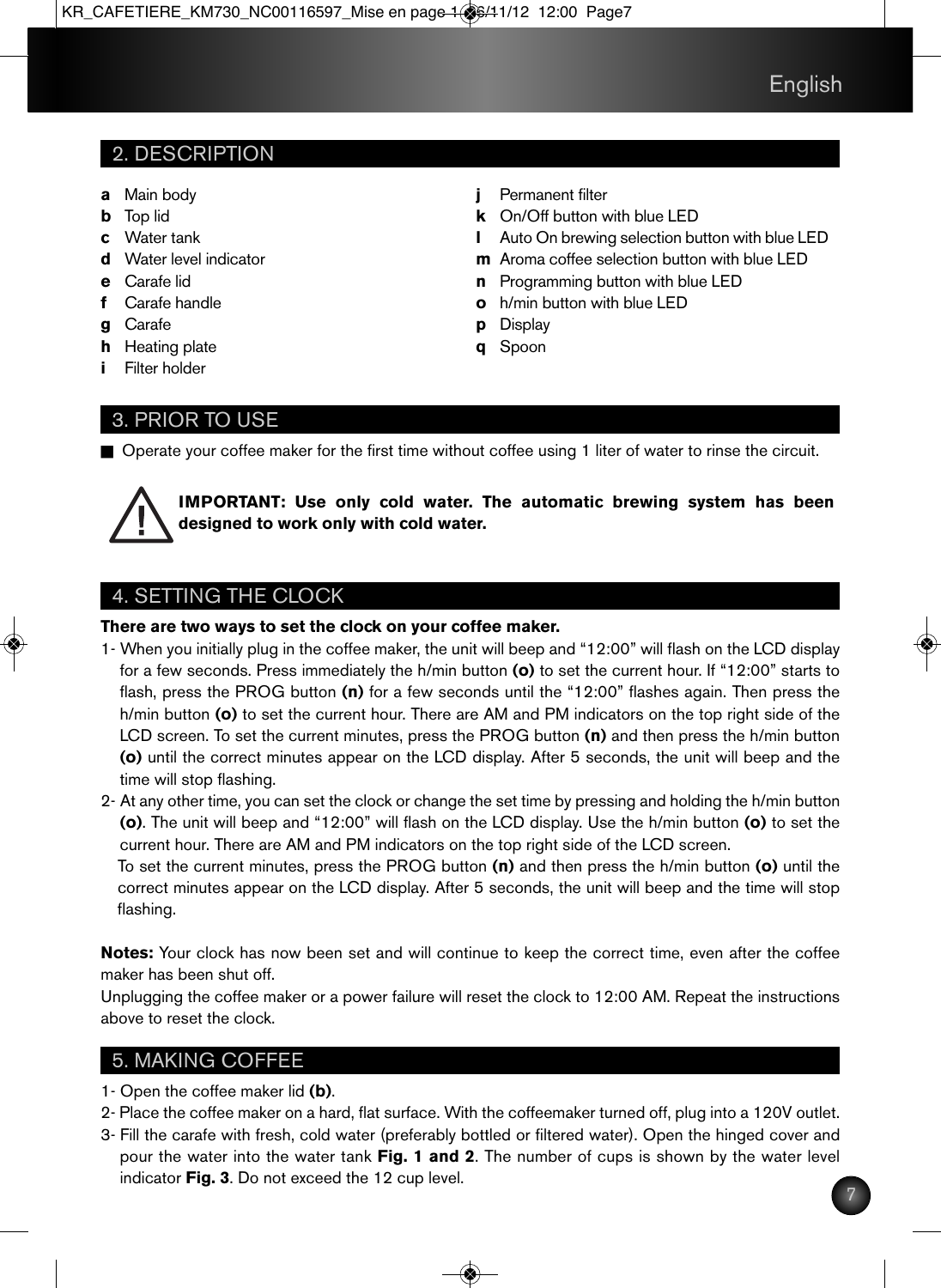#### **Notes:**

- Use only cold water. The automatic brewing system has been designed to work only with cold water.
- There are overflowing holes on the back of the water tank to prevent exceeding the capacity of the coffee maker. If you add too much water, it will leak out from the back of the unit.
- The amount of brewed coffee will be less than the water poured in the watertank since about 10% is absorbed by the coffee grounds and the filter.
- 4- Place the carafe with its lid on to the heating plate **(h)** making sure it is fully seated on the heating plate to activate the pouring mechanism.



#### **CAUTION: To avoid filter basket overflow, the carafe must fit securely into the coffeemaker with the lid on. If not properly positioned on the heating plate, it could cause hot water or hot coffee to overflow.**

- 5- Open the coffee maker lid **(b)**, insert the filter holder **(i)**. Make sure it is securely pushed down and locked. Then insert a standard #4 cone paper filter or the permanent filter **(j)** into the filter holder **(i)**. Use a fresh paper filter or clean the permanent filter for each carafe of coffee **Fig. 4 and 5**.
- 6- Add about 2 ounces of ground coffee for 12 cups. Do not exceed the 12 cup level **Fig. 6**.
- 7- Close the top lid making sure it is securely closed **Fig. 7**.
- 8- Press the On/Off button **(k)**. The button will illuminate, indicating that your coffee maker has begun the brewing cycle.



#### **CAUTION: The coffee maker becomes very hot during the brew cycle. Please handle with care.**

**Note:** at any time during the brewing cycle, you can turn the coffee maker off by simply pressing the On/Off button **(k)**. No buttons will be illuminated, indicating that the coffee maker is off.

#### **9- When the brewing cycle is completed, the coffee maker will beep and the On/Off button (k) will blink. This indicates that the keep warm cycle has started.**

**Notes:** When the brewing cycle is finished, there will still be hot liquid in the filter basket. Wait a few minutes for the rest of the liquid to drip through into the carafe before removing the basket.

- The keep warm function will operate up to two hours. During the keep warm cycle, the On/Off button **(k)** will keep flashing and the LCD display will count up the time since brewing completed. At any time you can stop the keep warm cycle just by pressing the On/Off button **(k)**. When the keep warm cycle is done the LED will switch off and the LCD will display the clock again.
- 10- Open the top lid and carefully remove the filter holder by grasping the tab on each side of the filter holder, and lifting straight up from the filter holder. Discard the used coffee filter (if using a paper filter) and grounds **Fig. 8 and 9**.

#### **Note:**

- If two or more pots of coffee are to be made it is recommended to let the coffee maker cool down for 10 minutes between each brewed pot.

## **Auto Shut-Off**

As a convenience, your coffee maker has been designed with an Auto Shut-Off feature. When the brewing cycle is completed, the coffee maker will shut off automatically after 2 hours.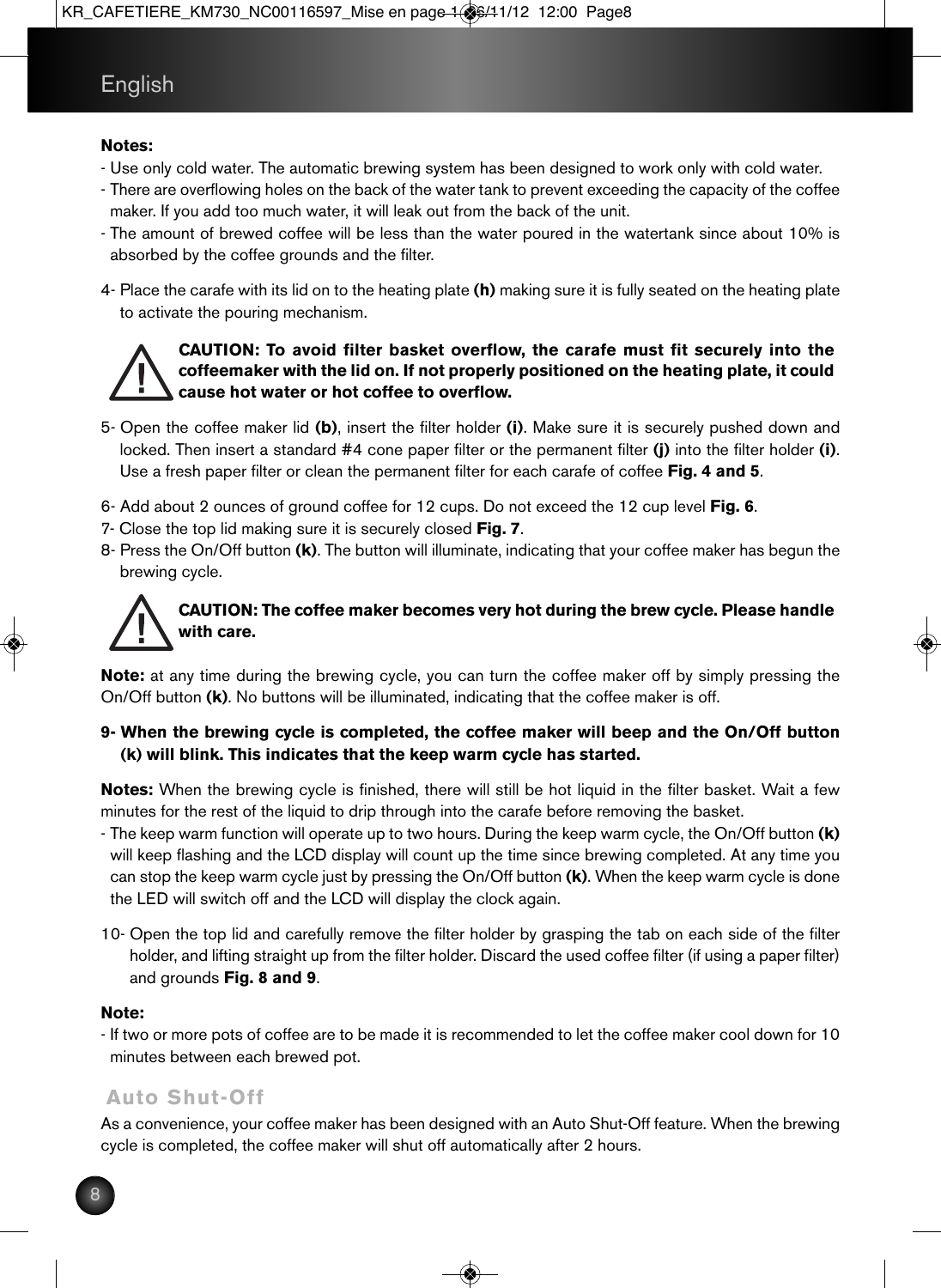## 6. AROMA SELECTION

- To ensure optimum flavor, the Aroma coffee selection button **(m)** allows you to prepare a stronger coffee.
- Follow the directions for MAKING COFFEE until step 6.
- Press Aroma coffee selection button **(m)** to select a stronger strength of brew. The button will illuminate and a black cup icon appears on the left top corner. **Fig. 10.**

**Note:** This function will slow down the brewing cycle.

## 7. PROGRAMMING YOUR COFFEE MAKER

#### **Auto on setting**

- 1- Check to ensure digital clock is set to correct time. If the time is incorrect, follow the instructions in the "Setting the Clock" section.
- 2- Follow steps 1 through 6 in the "Making Coffee" section.
- 3- Press the PROG button **(n)**. A bell icon appears on the left bottom corner of the LCD.
- 4- Use the h/min button **(o)** to set the desired start brewing time in hours. Refer to the AM and PM indicators on the top right side of the LCD display.
- 5- Press the PROG button **(n)** and then use the h/min button **(o)** to set the desired start brewing time in minutes.
- 6- After 5 seconds, the coffee maker will beep and the LCD display will show the current time.

**Note:** You can press the AROMA button **(m)** if you want to prepare a stronger coffee (refers to 5- AROMA SELECTION)

- 7- Press the AUTO button **(l)**. Its led will illuminate to indicate that the coffee maker is programmed. A clock icon appears on the right bottom corner of the LCD. The digital clock will continue to show the current time.
- 8- Once the preset brew time is reached, the coffee maker will automatically initiate the brew cycle. The On/Off button **(k)** will illuminate, indicating that your coffee maker has begun the brewing cycle. The AUTO button **(l)** switches off.

**Note**: At any time during the brewing cycle, you can turn the coffee maker off or cancel a brewing cycle, by simply pressing the On/Off button **(k)**. No button will be illuminated, indicating that the coffee maker is off.

To cancel a preset brewing cycle, press the AUTO button **(l)** - the preset brew cycle is cancelled when the AUTO button **(l)** is no longer illuminated.

For your convenience, your coffee maker will remember your preset brewing time. Simply press the AUTO button **(l)** to activate the preset brewing cycle. To change the preset brewing time, follow steps 3 through 7 above.

#### **Pause & serve**

n This feature allows you to interrupt the brewing cycle and pour a cup of coffee before the end of the brewing cycle.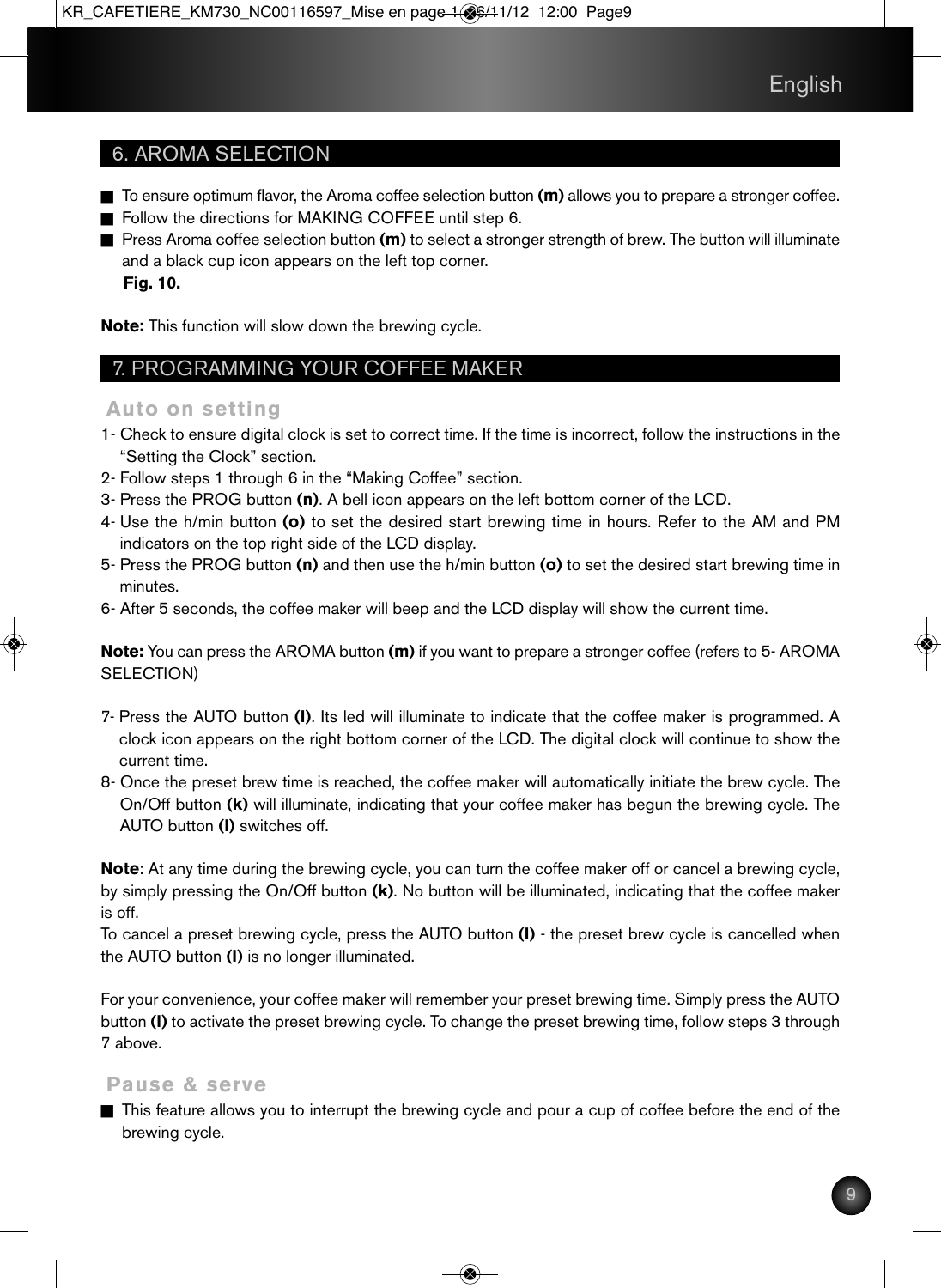**CAUTION: While this will temporarily stop the coffee from dripping into the carafe, it does not stop the brewing cycle. After serving, the carafe should be immediately returned to the heating plate to prevent the filter basket from overflowing. Make sure the carafe is positioned firmly against the back of the coffee maker. Do not remove the carafe for longer than 30 seconds.**

**NOTE:** While the pause and serve is a convenient way to pour a cup of coffee mid-cycle, we recommend you wait until the completion of the brew cycle as the strength and flavor of coffee poured mid-cycle will vary from the finished brew.

#### 8. CLEANING

- To remove the used coffee grounds, remove the filter holder from the coffeemaker. **Fig 8**.
- $\blacksquare$  Unplug the appliance.
- $\blacksquare$  Do not clean the appliance when it is still hot.
- Carafe, carafe lid and removable filter holder can go on the top shelf of the diswasher.

**NOTE:** Do not place any other part of the coffee maker in the dishwasher.

- Clean with a soft cloth or a damp sponge. Never use harsh detergents or abrasive cleaners on any part of the coffee maker.
- To clean the stainless steel parts of your coffee maker, rinse a soft cloth or sponge in warm water and squeeze out excess water. Wipe the surface of the stainless steel in the direction of the brush marks. Dry thoroughly and polish with a soft dry cloth.
- $\blacksquare$  For hard to remove stains, use a plastic mesh pad or cloth damped in vinegar.
- Do not immerse the appliance in water or place it under running water.

#### 9. DESCALING

- Calcium build-up frequently occurs in drip coffeemakers. This build-up is normal and is caused by minerals commonly found in drinking water. Periodically, your coffeemaker will need cleaning to remove calcium or mineral deposits that may form.You will know when your unit will need descaling when you notice an obvious slow down in brewing time.
- n We recommend descaling your unit with a solution of white vinegar and cold water or a suitable descaling agent. A solution of two tablespoons of white vinegar to one carafe of cold water works best. Pour this solution into the water tank, and follow your normal operating instructions, without a filter in the filter basket.
- When the brew cycle is finished, empty the carafe and rinse with water. Refill the water reservoir with cold water only and repeat the brew cycle with water only, twice more. This will rinse out any remaining vinegar solution.
- We strongly recommend decalcifying your coffee maker any time the brewing time slows down or when you begin to notice excessive steaming. The frequency of decalcifying will depend on the hardness of your water. We suggest decalcifying approximately every 80 brew cycles if you have soft water or every 40 brew cycles if you have hard water.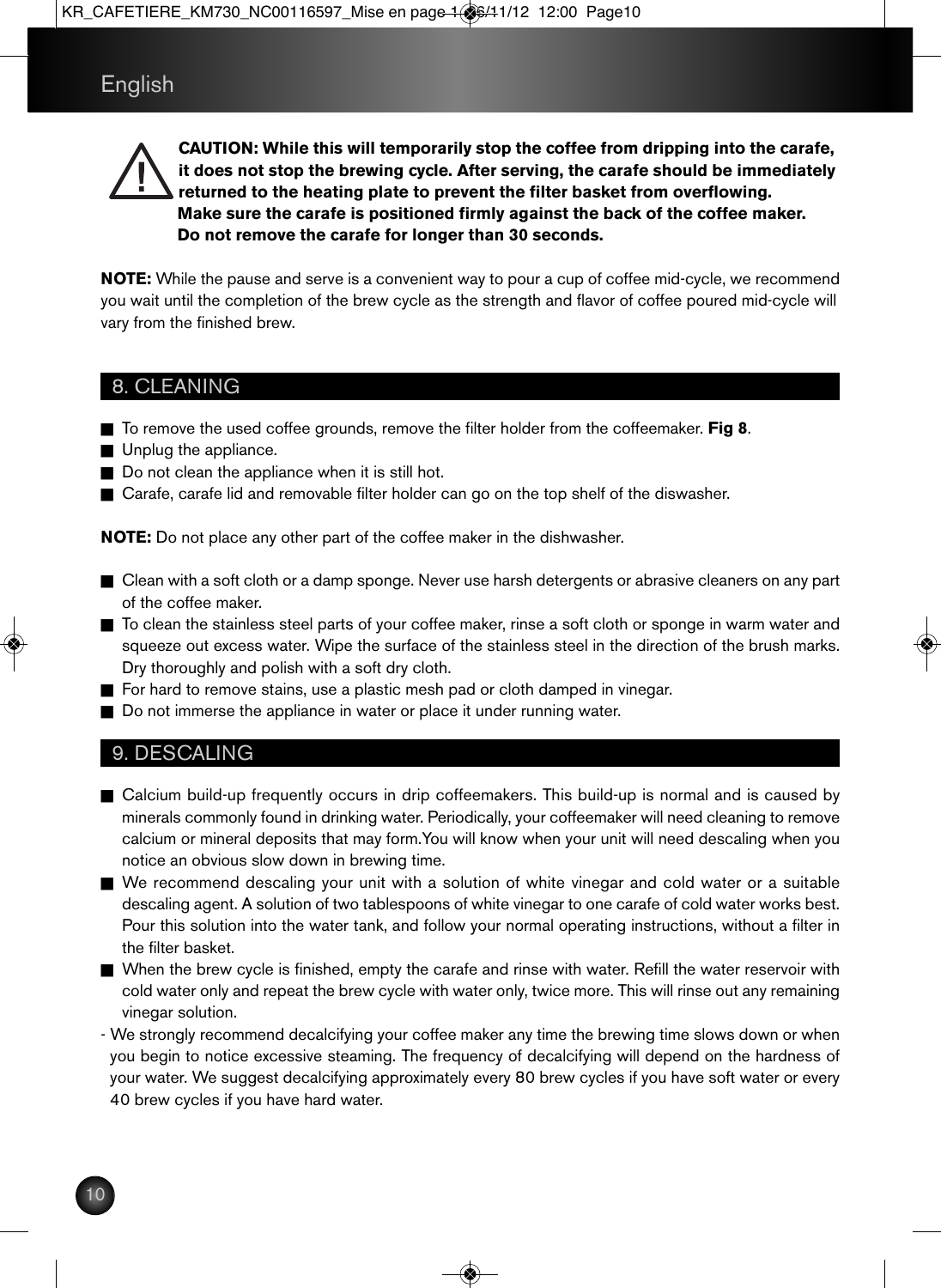## 10. TROUBLESHOOTING

| <b>PROBLEM</b>                                                      | <b>SOLUTION</b>                                                                                                                                                                                                                                                                                                                                                                                                                                                                                                                                                                                             |
|---------------------------------------------------------------------|-------------------------------------------------------------------------------------------------------------------------------------------------------------------------------------------------------------------------------------------------------------------------------------------------------------------------------------------------------------------------------------------------------------------------------------------------------------------------------------------------------------------------------------------------------------------------------------------------------------|
| The coffee does not brew<br>or the machine does not<br>switch on.   | ■ Check to ensure the appliance is plugged into a working outlet, and the<br>appliance is in the "ON" position.<br>The water tank is empty.<br>There was a power failure.<br>There was a power surge. Unplug the machine, then plug it back in.<br>■ The clock must be reset after a power failure.<br>The Auto-Off function switches off the coffee maker. Switch off the<br>coffee maker then switch it back on to make more coffee. For more<br>information, refer to the section "Making coffee".                                                                                                       |
| Appliance appears to be<br>leaking.                                 | ■ Make sure that the water tank has not been filled beyond the max fill level.                                                                                                                                                                                                                                                                                                                                                                                                                                                                                                                              |
| It takes a long time to<br>brew.                                    | If the time to descale your coffee dispenser.<br>Numerous minerals may accumulate in the coffee maker's circuit.<br>Periodic descaling of the machine is recommended. More frequent<br>descaling may be necessary depending on the hardness of the water. For<br>more information, refer to the "Descaling" section.<br><b>NOTE:</b> do not dismantle the machine.                                                                                                                                                                                                                                          |
| The brew basket (i)<br>overflows or the coffee<br>drips too slowly. | ■ Coffee maker needs cleaning.<br>Excessive amount of coffee. We recommend that you use one measuring<br>spoon or one tablespoon of coffee ground per cup.<br>Coffee grind is too fine (beans ground for an Espresso maker are not<br>suitable for drip coffee makers).<br>Some coffee grounds have seeped in between the paper filter and the<br>brew basket (i).<br>■ The paper filter is not open or is incorrectly positioned.<br>Rinse out the brew basket (j) before putting in the paper filter so that its<br>edges stick to the damp sides of the filter.<br>More than one paper filter in basket. |
| The coffee has a bad<br>taste.                                      | ■ The coffee dispenser needs to be cleaned.<br>The coffee grounds are not suited to your coffee dispenser.<br>The proportion of coffee to water is inadequate. Adjust it to suit your<br>taste.<br>■ The quality and freshness of the coffee are not optimal.<br>Poor-quality water. Use filtered or bottled water.                                                                                                                                                                                                                                                                                         |
| Coffee dispensing does<br>not work (no coffee flow).                | $\blacksquare$ Check the front window to ensure some coffee remains in the coffee tank (i).<br>The dispensing system may be clogged. You can clean the water tank<br>simply by rinsing it with water.                                                                                                                                                                                                                                                                                                                                                                                                       |
| The timer is not accurate<br>(delayed).                             | The timer is synchronized and dependent from your electrical network,<br>should you notice any clock delay, we recommend setting the clock at least<br>once a week to keep it accurate.                                                                                                                                                                                                                                                                                                                                                                                                                     |

If your appliance still does not work properly, please call your respective country's Consumer Service.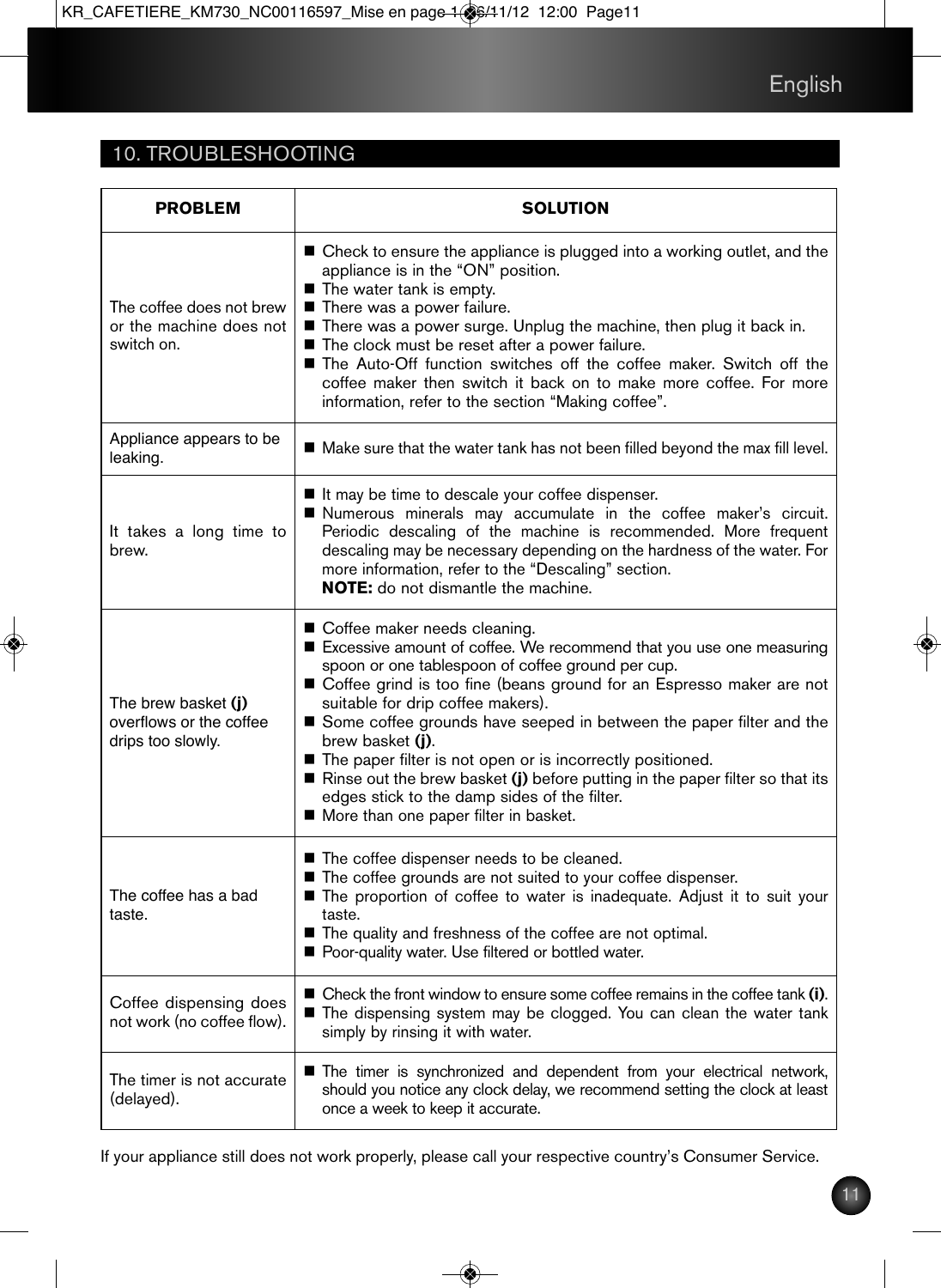## 11. MANUFACTURER'S WARRANTY



**With a strong commitment to the environment, most of Krups products are repairable during and after the warranty period. Before returning any defective products to the point of purchase, please call Krups consumer service directly at the phone number below for repair options. Your help to sustain the environment is appreciated!**

#### **After sales service**

The appliance isn't user-serviceable. If it's not working properly, check that:

- You've followed the instructions correctly;
- The main supply fuse/circuit breaker hasn't blown/tripped.
- If it still doesn't work, consult your retailer.

#### **The Warranty**

This product is guaranteed by Krups for a period of **2 years** against any manufacturing defect in materials or workmanship, starting from the initial date of purchase.

The manufacturer's warranty by Krups is an extra benefit which does not affect consumer's Statutory Rights.

The Krups warranty covers all costs related to restoring the proven defective product so that it conforms to its original specifications, through the repair or replacement of any defective part and the necessary labor. At Krups's choice, a replacement product may be provided instead of repairing a defective product. Krups's sole obligation and your exclusive resolution under this warranty are limited to such repair or replacement.

#### **Conditions & Exclusions**

The Krups warranty only applies within USA, Canada & Mexico, and is valid only on presentation of a proof of purchase. The product can be taken directly in person to an authorized service centre or must be adequately packaged and returned, by recorded delivery (or equivalent method of postage), to a Krups authorized service centre. Full address details for each country's authorized service centre are listed on the Krups website (www.krups.com) or by calling the appropriate telephone number listed below to request the appropriate postal address.

Krups shall not be obliged to repair or replace any product which is not accompanied by a valid proof of purchase.

This warranty will not cover any damage which could occur as a result of misuse, negligence, failure to follow Krups instructions, use on current or voltage other than as stamped on the product, or a modification or unauthorized repair of the product. It also does not cover normal tear and wear, maintenance or replacement of consumable parts, and the following:

-using the wrong type of water

 -scaling (any de-scaling must be carried out according to the instructions for use); -ingress of water, dust or insects into the product;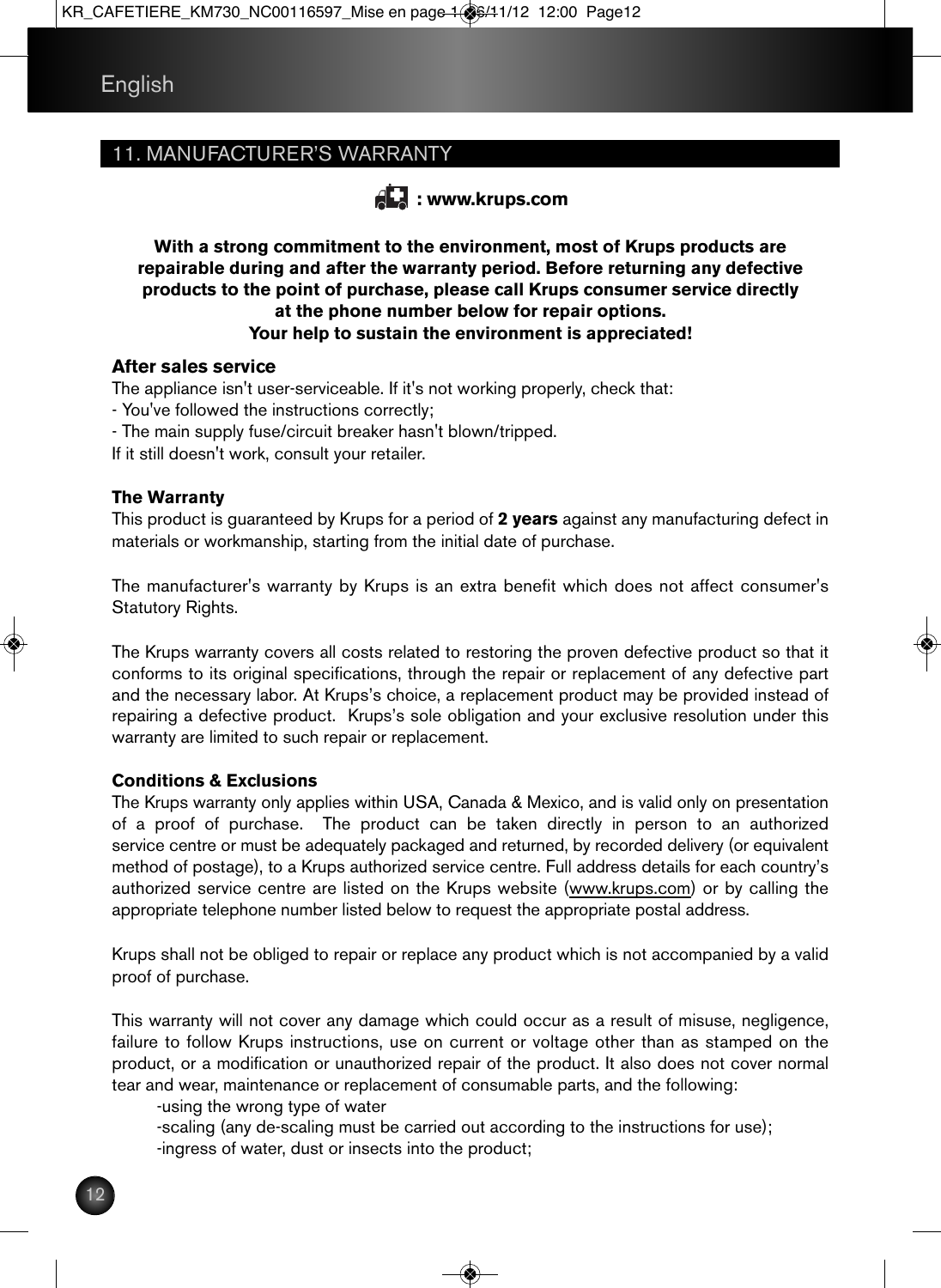-mechanical damages, overloading

-damages or bad results due to wrong voltage or frequency

-accidents including fire, flood, lightning, etc

- -professional or commercial use
- -damage to any glass or porcelain ware in the product

This warranty does not apply to any product that has been tampered with, or to damages incurred through improper use and care, faulty packaging by the owner or mishandling by any carrier. The Krups manufacturer's warranty applies only for products purchased and used in USA, Canada

& Mexico. Where a product purchased in one country and then used in another one:

- a) The Krups guarantee duration is the one in the country of usage of the product, even if the product was purchased in another listed country with different guarantee duration.
- b) The Krups guarantee does not apply in case of non conformity of the purchased product with the local standards, such as voltage, frequency, power plugs, or other local technical specifications
- c) The repair process for products purchased outside the country of use may require a longer time if the product is not locally sold by Krups
- d) In cases where the product is not repairable in the new country, the Krups guarantee is limited to a replacement by a similar product or an alternative product at similar cost, where possible.

#### **Consumer Statutory Rights**

This Krups manufacturer's warranty does not affect the statutory rights a consumer may have or those rights that cannot be excluded or limited, nor rights against the retailer from which the consumer purchased the product. This warranty gives a consumer specific legal rights, and the consumer may also have other legal rights which vary from State to State or Country to Country or Province to Province. The consumer may assert any such rights at his sole discretion.

#### **Additional information**

Accessories, Consumables and end-user replaceable parts can be purchased, if locally available, as described in Krups internet site.

| <b>CANADA</b> | <b>GROUPE SEB</b><br><b>CANADA</b><br>345 Passmore Avenue<br>Toronto, ON<br><b>M1V 3N8</b> | <b>IMEXICO</b> | Groupe SEB<br><b>MEXICO</b><br>S.A. de C.V.<br>Goldsmith 38 Desp.<br>401 Col. Polanco<br>Delegacion Miguel<br>Hildalgo<br>11 560 Mexico D.F.<br><b>MEXICO</b> | U.S.A. | <b>GROUPE SEB USA</b><br>2121 Eden Road<br>Millville, NJ 08332 |
|---------------|--------------------------------------------------------------------------------------------|----------------|---------------------------------------------------------------------------------------------------------------------------------------------------------------|--------|----------------------------------------------------------------|
|               | 1-800-418-3325                                                                             |                | 01800 1128325                                                                                                                                                 |        | 800-526-5377                                                   |

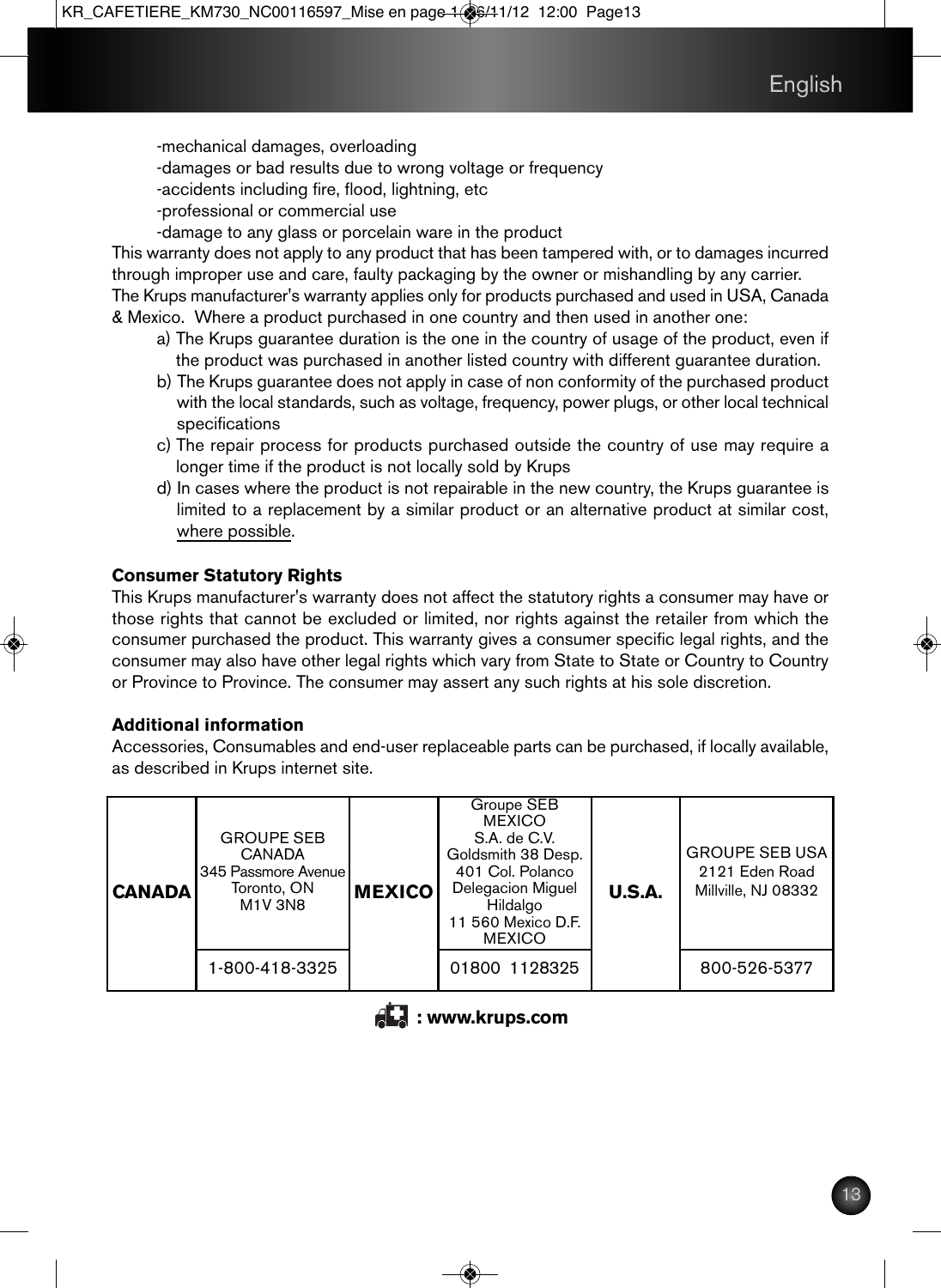## **TABLE DES MATIÈRES**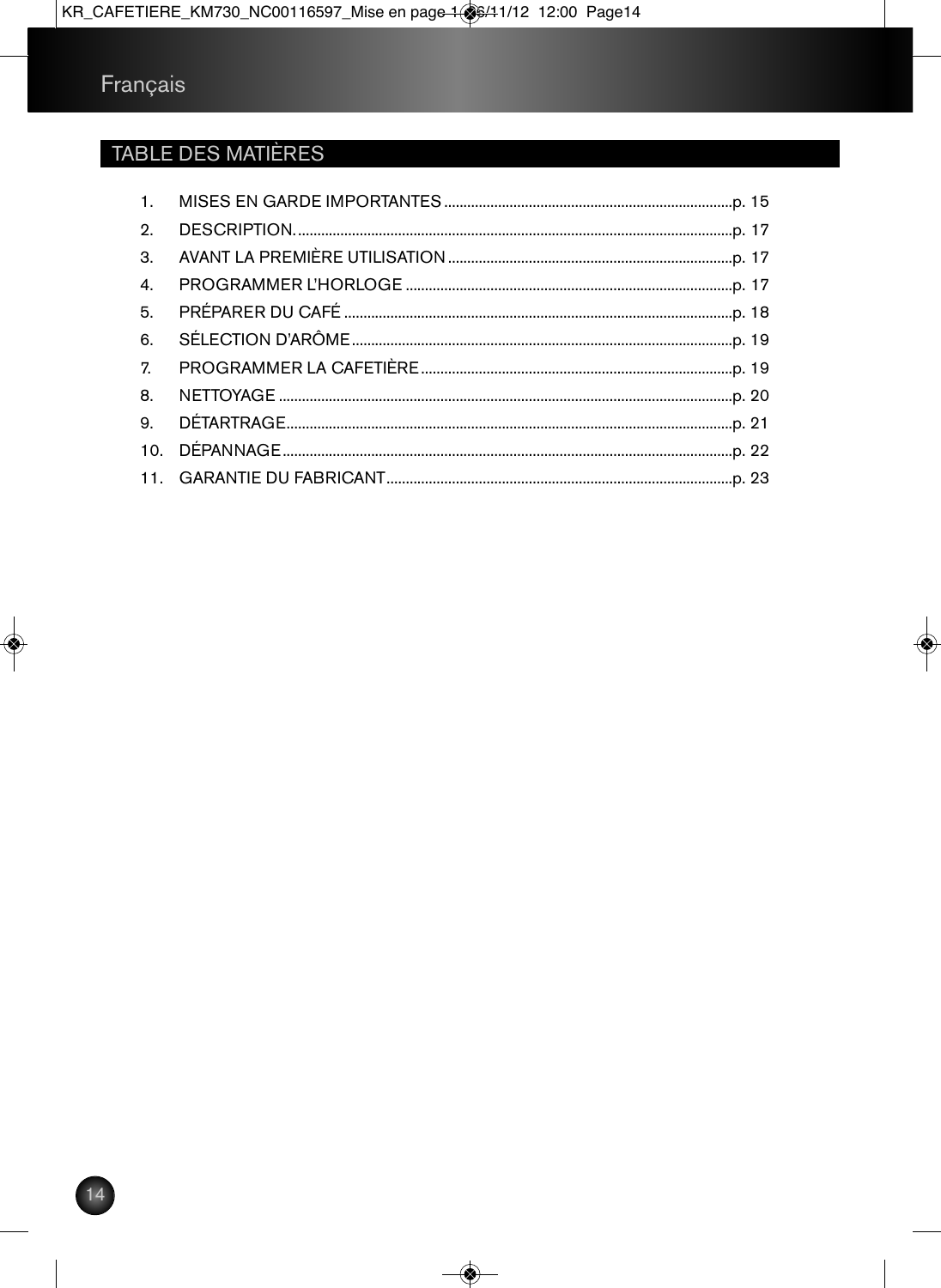# **1. MISES EN GARDE IMPORTANTES**

Lorsque vous utilisez un appareil électrique, afin de réduire les risques d'incendie, de choc électrique et de blessure, des consignes de sécurité élémentaires doivent toujours être observées et en particulier les suivantes :

- 1. Lire le mode d'emploi en entier avant la première utilisation.
- 2. Ne pas toucher les surfaces chaudes. Ne pas toucher la plaque chauffante ou le dessous de la carafe lorsque la fonction maintien au chaud est activée. Utiliser les poignées ou les boutons.
- 3. Pour se protéger des incendies, des chocs électriques et des blessures, ne pas immerger le cordon d'alimentation, les prises de courant ou la machine dans l'eau ni dans tout autre liquide.
- 4. Cet appareil n'est pas conçu pour être utilisé par des enfants.<br>5. Une surveillance étroite est nécessaire lorsque l'appareil électr
- 5. Une surveillance étroite est nécessaire lorsque l'appareil électrique est utilisé à proximité des enfants. Garder hors de la portée des enfants.
- 6. Cet appareil n'est pas prévu pour être utilisé par des personnes (y compris les enfants) dénuées d'expérience ou de connaissance, sauf si elles ont pu bénéficier, par l'intermédiaire d'une personne responsable de leur sécurité, d'une surveillance ou d'instructions préalables concernant l'utilisation de l'appareil.
- 7. Il convient de surveiller les enfants pour s'assurer qu'ils ne jouent pas avec l'appareil.
- 8. Tout contact avec les surfaces chaudes, l'eau chaude ou la vapeur peut causer des brûlures. Faire preuve de prudence.
- 9. Débrancher l'appareil de la prise murale immédiatement après usage et avant de le nettoyer. Laisser l'appareil refroidir avant d'installer ou d'enlever les accessoires et avant de le nettoyer ou de le ranger.
- 10. Tous les appareils sont soumis à des contrôles rigoureux de la qualité. Des tests pratiques sont effectués sur des appareils sélectionnés au hasard, ce qui peut expliquer des petites marques ou des résidus de café dans l'appareil avant sa première utilisation.
- 11. Ne pas utiliser un appareil électrique avec un cordon d'alimentation ou une prise endommagé, quand l'appareil fonctionne mal, ou s'il a été endommagé de quelque manière que ce soit. Retourner tout appareil défectueux au centre de service Krups le plus près afin qu'il soit examiné, ajusté ou réparé.
- 12. Pour diminuer les risques de blessures, ne pas laisser le cordon pendre de la table ou du comptoir, où il pourrait être tiré par un enfant ou faire trébucher quelqu'un.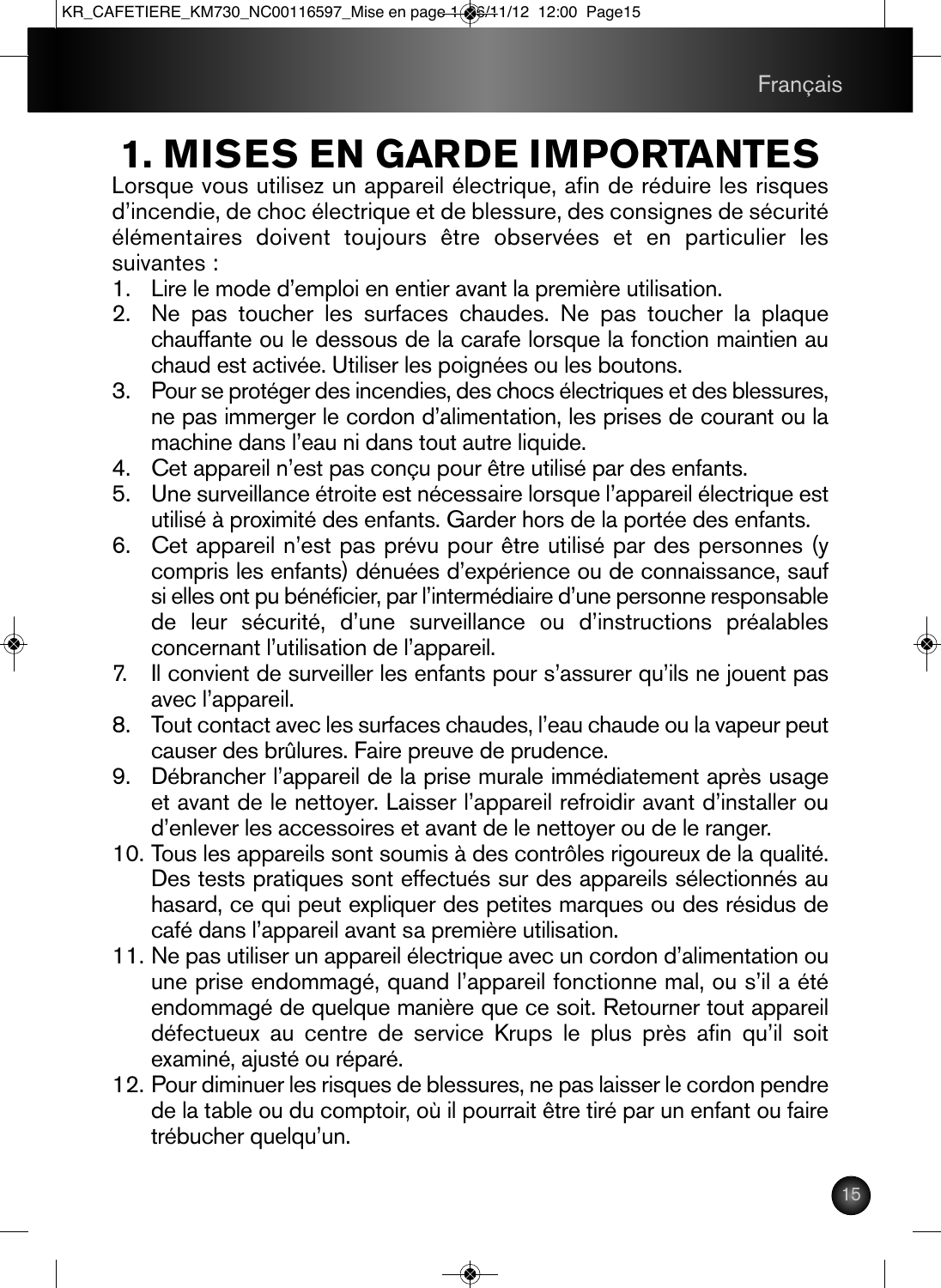- 13. Le cordon ne doit pas pendre de la table ou du comptoir, ni entrer en contact avec des surfaces chaudes.
- 14. L'utilisation d'accessoires non recommandés par Krups peut causer des incendies, des chocs électriques ou des blessures.
- 15. Ne pas utiliser à l'extérieur.
- 16. Ne pas placer sur ou près d'un brûleur à gaz, d'une plaque électrique ou dans un four chaud.
- 17. Toujours commencer par brancher le câble à l'appareil, puis le raccorder à la prise murale. Pour débrancher l'appareil, mettre le bouton de commande en position « off » (arrêt), puis retirer la fiche de la prise murale. Ne jamais tirer sur le câble mais saisir la fiche et la tirer pour débrancher.
- 18. Utiliser cet appareil uniquement pour l'usage auquel il est destiné.
- 19. Ne pas verser des liquides autres que de l'eau et la solution de détartrage précisée dans ce manuel dans le réservoir d'eau.
- 20. Protéger l'appareil de l'humidité et du gel.
- 21. Pour usage domestique seulement.
- 22. Le contenant est conçu pour être utilisé avec cet appareil. Il ne doit jamais être utilisé sur une cuisinière.
- 23. Ne pas placer un contenant chaud sur une surface humide ou froide.
- 24. Ne pas utiliser un contenant fêlé ou dont la poignée est lâche ou affaiblie.
- 25. Ne pas nettoyer le contenant avec des nettoyants abrasifs, des tampons abrasif ou tout autre matériel abrasif.

## **CONSERVER CES INSTRUCTIONS ATTENTION**

Cet appareil est conçu pour une utilisation domestique seulement. Tout entretien autre que le nettoyage et l'entretien normal de l'appareil par son propriétaire doit être effectué par le personnel d'un centre de service agréé Krups uniquement. Visiter notre site Web www.krups.ca au Canada ou communiquer avec le service à la clientèle pour le centre de service le plus près de chez vous.

Afin de réduire les risques d'incendie et de choc électrique, ne pas démonter la base de l'appareil. Toute réparation doit être effectuée par le personnel d'un centre de service agréé Krups uniquement.

## **INSTRUCTIONS POUR UN CORDON D'ALIMENTATION COURT**

**A.**Nous déconseillons d'utiliser une rallonge avec cet appareil. Un câble d'alimentation court est fourni avec l'appareil pour éviter qu'il ne s'emmêle et réduire les risques de trébucher sur un cordon plus long.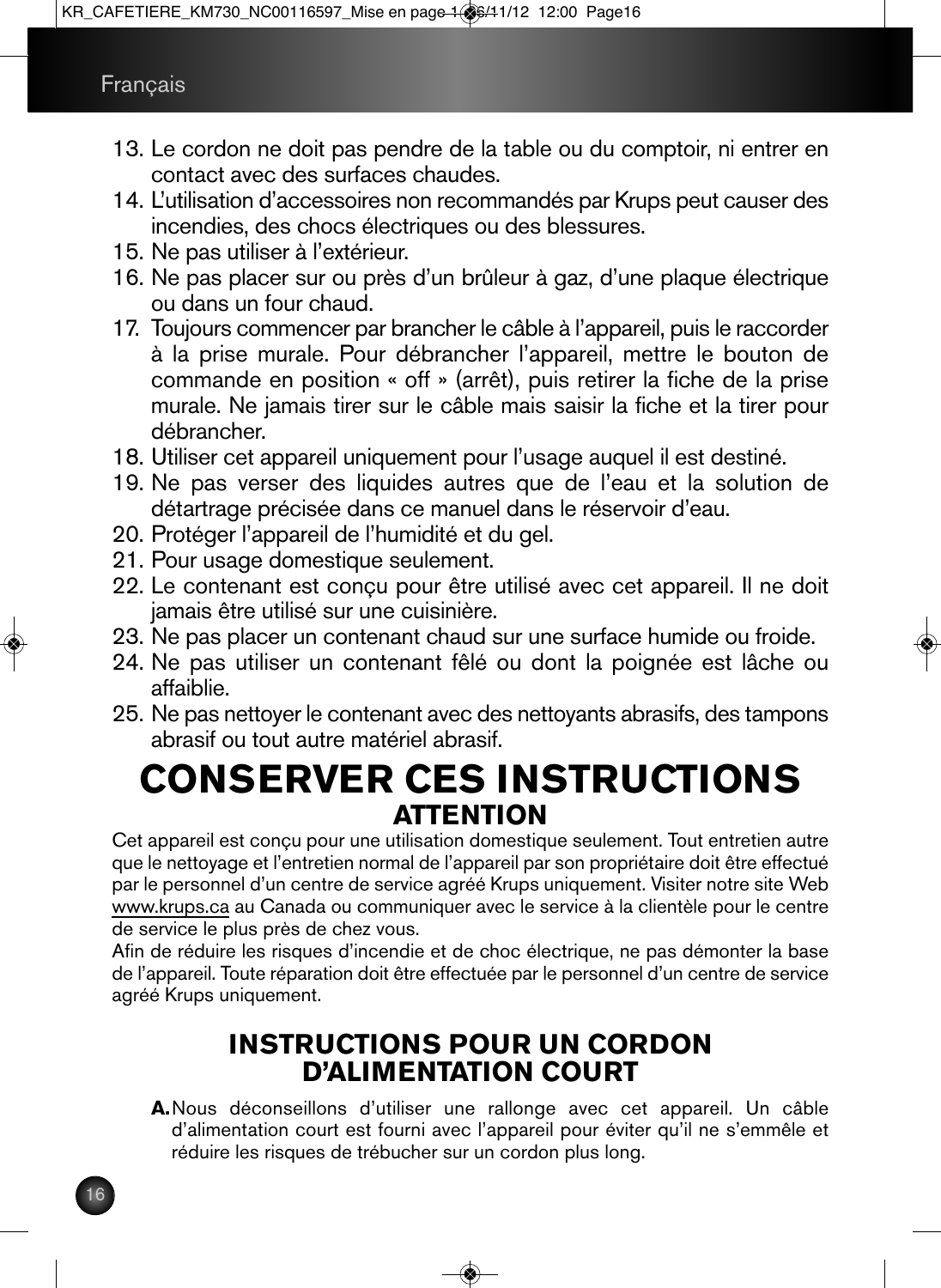- **B.**Si une rallonge est absolument nécessaire :
	- 1) la capacité électrique indiquée sur la rallonge doit être au moins égale à celle de la machine;
	- 2) la rallonge ne doit pas pendre du plan de travail ou de la table de sorte que les enfants ne puissent pas tirer dessus ou trébucher.
- **C.**Cet appareil est doté d'une fiche polarisée (une lame est plus large que l'autre). Pour diminuer le risque de choc électrique, cette fiche ne peut être branchée dans la prise que d'une seule façon. Si elle ne rentre pas complètement dans la prise, la retourner. Si elle ne rentre toujours pas, communiquer avec un électricien qualifié. Ne modifier en aucun cas la prise.

Dans le but d'améliorer ses produits, Krups se réserve le droit de modifier les spécifications sans avis préalable.

## 2. DESCRIPTION

- **a** Corps de l'appareil
- **b** Couvercle
- **c** Réservoir d'eau
- **d** Indicateur de niveau d'eau
- **e** Couvercle de la carafe
- **f** Poignée de la carafe
- **g** Carafe

**i** Porte-filtre

**h** Plaque chauffante

- **j** Filtre permanent
- **k** Touche marche/arrêt avec voyant ACL bleu
- **l** Touche de sélection de démarrage automatique avec voyant ACL bleu
- **m** Touche de sélection d'arôme avec voyant ACL bleu
- **n** Touche de programmation avec voyant ACL bleu
- **o** Touche heures/minutes avec voyant ACL bleu
- **p** Affichage
- **q** Cuillère

## 3. AVANT LA PREMIÈRE UTILISATION

n Faites fonctionner votre cafetière sans café en utilisant 1 litre d'eau pour rincer le circuit.



**IMPORTANT : Utilisez uniquement de l'eau froide. Le système de percolation automatique a été conçu pour fonctionner seulement avec de l'eau froide.**

## 4. PROGRAMMER L'HORLOGE

## **Il y a deux façons de programmer l'horloge de votre cafetière.**

1- Lorsque vous branchez la cafetière pour la première fois, l'appareil émet 2 bips sonores et « 12 :00 » s'affiche et clignote à l'écran ACL pendant quelques secondes. Appuyez immédiatement sur la touche « h/min » **(o)** pour programmer l'heure. Si « 12 :00 » clignote, appuyez sur la touche « PROG » **(n)** quelques secondes jusqu'à ce que « 12 :00 » clignote à nouveau. Ensuite, appuyez sur la touche « h/min » **(o)** pour programmer l'heure. Les indications AM et PM s'affichent dans le coin supérieur droit de l'écran ACL. Pour programmer les minutes, appuyez sur la touche « PROG » **(n)** puis appuyez de nouveau sur la touche « h/min » **(o)** jusqu'à ce que l'heure soit réglée. Après 5 secondes, l'appareil émet un bip et l'heure cesse de clignoter.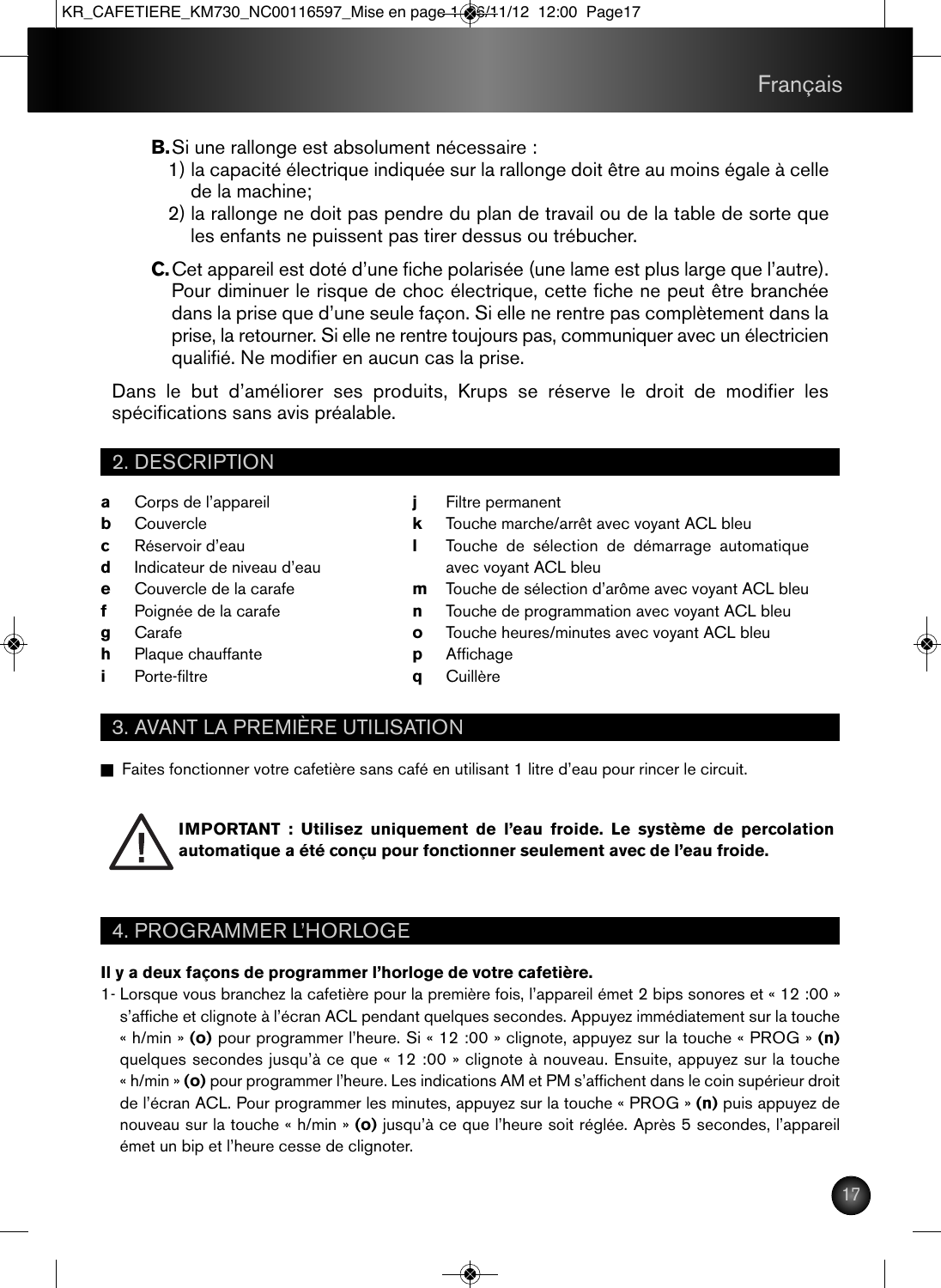## Français

2- Vous pouvez aussi programmer ou modifier l'heure à tout autre moment en appuyant et maintenant la touche « h/min » **(o)**. L'appareil émet un bip et « 12 :00 » clignote à l'écran ACL. Utilisez les touches « h/min » **(o)** pour régler l'heure. Les indications AM et PM s'affichent dans le coin supérieur droit de l'écran ACL. Pour programmer les minutes, appuyez sur la touche « PROG » **(n)** puis appuyez de nouveau sur la touche « h/min » **(o)** jusqu'à ce que l'heure soit réglée. Après 5 secondes, l'appareil émet un bip et l'heure cesse de clignoter.

**Note :** Votre horloge est maintenant programmée et continuera d'afficher l'heure courante même lorsque vous éteignez l'appareil.

Si l'appareil est débranché ou en cas de panne de courant, l'horloge reviendra à 12 :00 AM. Il faut répéter les instructions ci-dessus pour programmer de nouveau l'horloge.

## 5. PRÉPARER DU CAFÉ

- 1- Ouvrez le couvercle de la cafetière **(b)**.
- 2- Placez la cafetière sur une surface dure et plane. Avec la machine en position « arrêt », branchez la fiche dans la prise murale de 120V.
- 3- Remplissez la carafe avec de l'eau fraîche et froide (idéalement de l'eau embouteillée ou filtrée). Ouvrez le couvercle à charnières et versez l'eau dans le réservoir d'eau **Fig. 1 et 2**. L'indicateur de niveau d'eau affiche le nombre de tasses **Fig. 3**. Ne dépassez pas 12 tasses.

#### **Note :**

- Utilisez uniquement de l'eau froide. Le système de percolation automatique a été conçu pour fonctionner seulement avec de l'eau froide.
- Le réservoir est muni d'orifices de trop-plein à l'arrière de l'appareil pour éviter de remplir le réservoir audelà de sa capacité maximale. Si vous ajoutez trop d'eau, elle fuira par les trous à l'arrière de l'appareil.
- La quantité de café infusé est inférieure à la quantité d'eau versée dans le réservoir d'eau puisque la mouture et le filtre en absorbent environ 10 %.
- 4- Mettez la carafe avec son couvercle sur la plaque chauffante **(h)** en vous assurant qu'elle est bien placée pour activer le mécanisme permettant au café de s'écouler.



#### **ATTENTION : Pour éviter que le panier ne déborde, la carafe doit être bien placée dans la cafetière, sinon il pourrait y avoir un débordement d'eau chaude ou de café chaud.**

- 5- Levez le couvercle de la cafetière **(b)**, insérez le porte-filtre **(i)**. Assurez-vous qu'il est bien poussé vers le bas et verrouillé. Insérez ensuite un filtre papier n° 4 ou le filtre permanent **(j)** dans le porte-filtre **(i)**. Utilisez un nouveau filtre chaque fois ou nettoyez le filtre permanent entre chaque utilisation **Fig. 4 et 5**.
- 6- Ajoutez environ 2 onces de mouture pour 12 tasses d'eau. Ne dépassez pas le niveau de 12 tasses **Fig. 6**.
- 7- Fermez le couvercle en vous assurant qu'il est bien fermé **Fig. 7**.
- 8- Appuyez sur la touche marche/arrêt **(k)**. La touche s'illumine pour indiquer que la cafetière a démarré le cycle de percolation.



### **ATTENTION : La cafetière devient très chaude pendant le cycle de percolation. Veuillez la manipuler avec précaution.**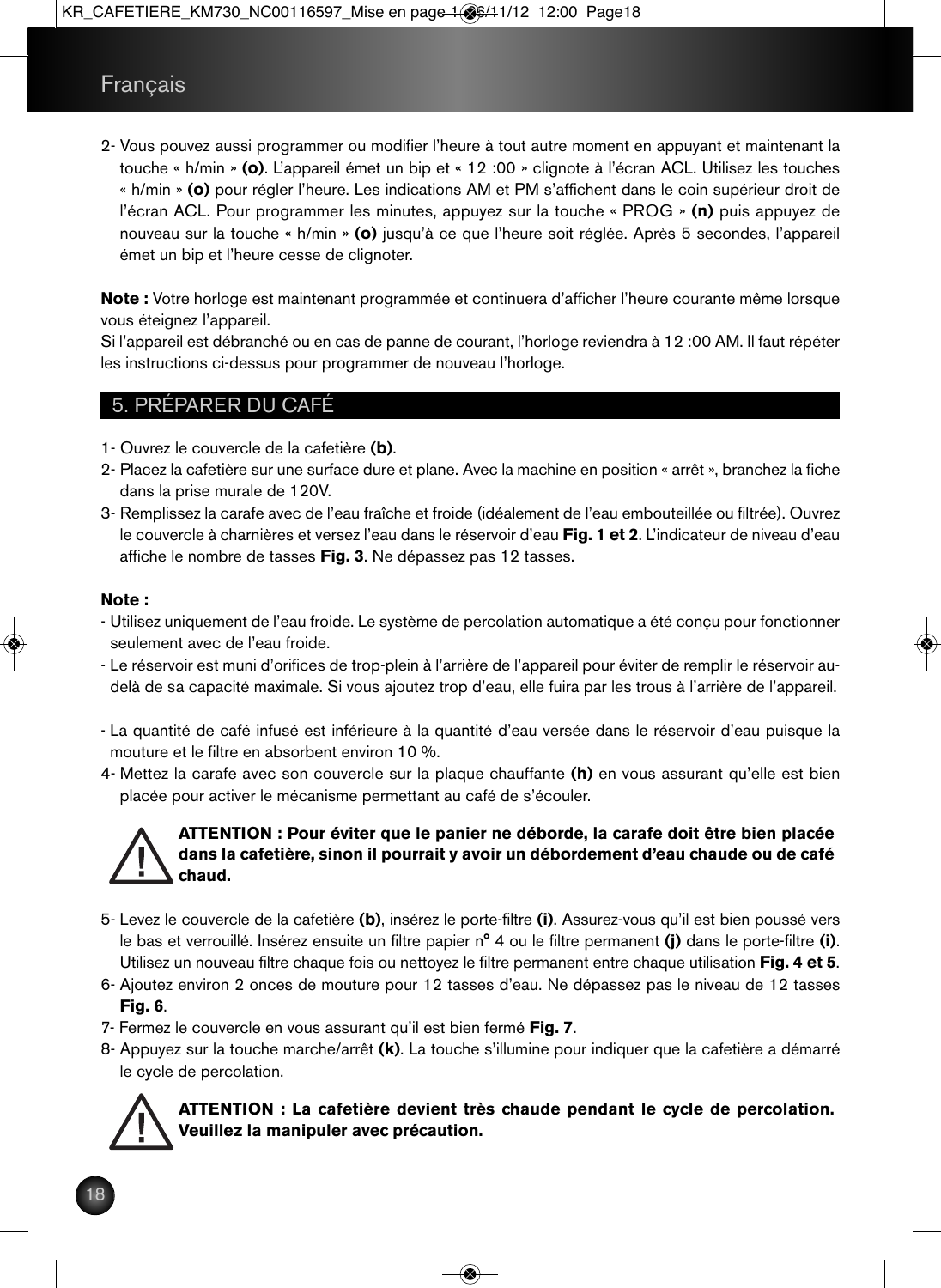**Note :** À tout moment pendant le cycle de percolation, vous pouvez éteindre la cafetière en appuyant simplement sur la touche marche/arrêt **(k)**. Aucune touche ne sera alors illuminée, ce qui signifie que la cafetière est éteinte.

#### **9- Lorsque le cycle de percolation est terminé, la cafetière émet un bip sonore et la touche marche/arrêt (k) clignote. Cela signifie que le cycle de maintien au chaud a débuté.**

**Note :** Même si le cycle de percolation est terminé, il reste du liquide chaud dans le panier-filtre. Attendez quelques minutes pour que le reste du liquide s'écoule dans la carafe avant de retirer le panier-filtre.

- La fonction de maintien au chaud fonctionne pendant 2 heures. Pendant ce cycle, la touche marche/arrêt **(k)** continue à clignoter et l'écran ACL affiche le temps écoulé depuis la fin du cycle de percolation. Vous pouvez arrêter le cycle de maintien au chaud à tout moment en appuyant sur la touche marche/arrêt **(k)**. Lorsque le cycle de maintien au chaud est terminé, le voyant s'éteint et l'écran ACL affiche de nouveau l'heure.

10- Ouvrez le couvercle et retirez le porte-filtre avec précaution, en le saisissant par les languettes situées de chaque côté du porte-filtre puis en le levant verticalement. Jetez le filtre usagé (s'il s'agit d'un filtre papier) et le marc de café **Fig. 8 et 9**.

#### **Note :**

- Si vous voulez préparer plus d'une carafe de café de suite, il est recommandé de laisser la cafetière refroidir 10 minutes entre les cycles de percolation.

### **Arrêt automatique**

Pour plus de commodité, la cafetière est dotée d'une fonction d'arrêt automatique. Lorsque le cycle de percolation est terminé, la cafetière s'éteint automatiquement après une période de 2 heures.

## 6. SÉLECTION D'ARÔME

- Pour assurer un goût optimal, la touche de sélection d'arôme **(m)** vous permet de préparer un café plus corsé.
- Suivez les instructions pour PRÉPARER DU CAFÉ jusqu'à l'étape 6.
- Appuyez sur la touche de sélection d'arôme **(m)** pour sélectionner la préparation d'un café plus corsé. La touche s'illumine et une icône représentant une tasse noire s'affiche dans le coin supérieur gauche. **Fig. 10.**

**Note :** Cette fonction ralentit le cycle de percolation.

## 7. PROGRAMMER LA CAFETIERE

## **Fonction de démarrage automatique**

- 1- Vérifiez que l'horloge est bel et bien à la bonne heure. Si ce n'est pas le cas, suivez les instructions de la section PROGRAMMER L'HORLOGE.
- 2- Suivez les étapes 1 à 6 de la section PRÉPARER DU CAFÉ.
- 3- Appuyez sur la touche PROG **(n)**. Une icône représentant une cloche apparait dans le coin inférieur gauche de l'écran ACL.
- 4- Utilisez la touche h/min **(o)** pour régler l'heure de démarrage automatique. Référez-vous aux indications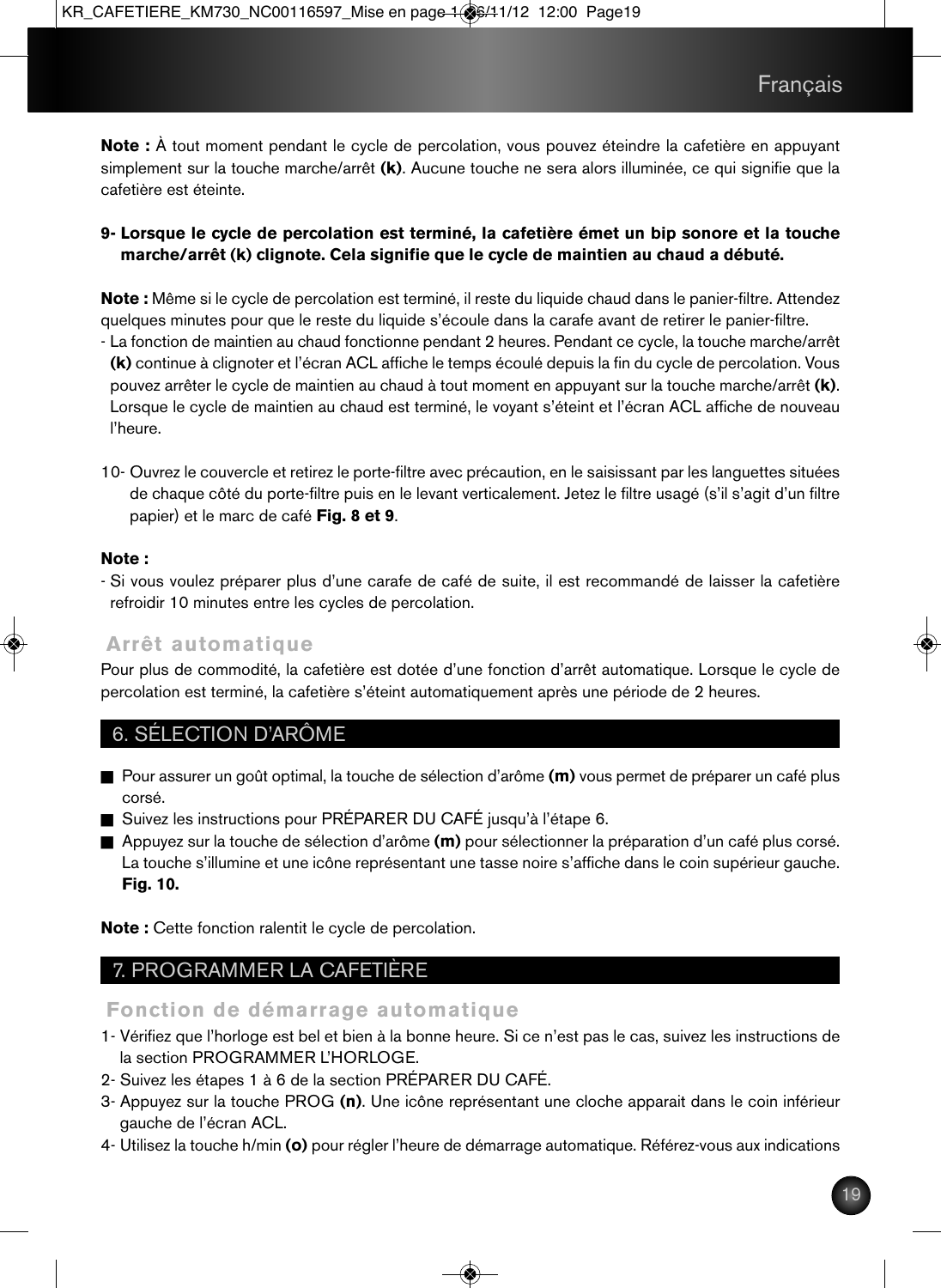AM et PM dans le coin supérieur droit de l'écran ACL.

- 5- Appuyez sur la touche PROG **(n)** puis utilisez la touche h/min **(o)** pour régler les minutes.
- 6- Après 5 secondes, la cafetière émet un bip sonore et l'écran ACL affiche l'heure courante.

**Note :** Vous pouvez appuyer sur la touche AROMA **(m)** si vous voulez préparer un café plus corsé (voir la section 6 – SÉLECTION D'ARÔME)

- 7- Appuyez sur la touche AUTO **(l)**. Elle s'illumine pour indiquer que la cafetière est programmée. Une icône représentant une cloche apparait dans le coin inférieur gauche de l'écran ACL. L'horloge continue toutefois à afficher l'heure courante.
- 8- Lorsqu'arrive l'heure programmée du démarrage automatique, la cafetière démarre automatiquement un cycle de percolation. La touche marche/arrêt **(k)** s'illumine pour indiquer que la cafetière a démarré le cycle de percolation. La touche AUTO **(l)** s'éteint.

**Note :** À tout moment pendant le cycle de percolation, vous pouvez éteindre la cafetière en appuyant simplement sur la touche marche/arrêt **(k)**. Aucune touche ne sera alors illuminée, ce qui signifie que la cafetière est éteinte.

Pour annuler le cycle préprogrammé, appuyez sur la touche AUTO **(l)** – elle s'éteint pour indiquer que le cycle est annulé.

Pour plus de commodité, votre cafetière conserve en mémoire l'heure de démarrage automatique. Il suffit par la suite d'appuyer sur la touche AUTO **(l)** pour activer le démarrage automatique à l'heure programmée. Pour modifier l'heure de démarrage, suivez les étapes 3 à 7 ci-dessus.

### **Arrêter et servir**

n Cette caractéristique permet d'interrompre le cycle de percolation pour verser une tasse de café avant la fin du cycle.



 **ATTENTION : Même si ce dispositif arrête temporairement l'écoulement de café dans la carafe, il n'arrête pas le cycle en soi. Après avoir servi une tasse, la carafe doit être immédiatement replacée sur la plaque chauffante pour éviter que le panier-filtre ne déborde.**

 **Assurez-vous que la carafe est bien en place dans la cafetière. Ne retirez pas la carafe pendant plus de 30 secondes.**

**NOTE :** Même si le dispositif arrêter et servir permet de verser une tasse pendant le cycle, nous vous recommandons d'attendre la fin du cycle car la force et la saveur du café versé en milieu de cycle ne seront pas les mêmes qu'en fin de cycle.

## 8. NETTOYAGE

- Pour enlever la mouture usagée, retirez le porte-filtre de la cafetière. Fig 8.
- Débranchez l'appareil.
- Ne nettoyez pas l'appareil s'il est encore chaud.
- n Lavez la carafe, son couvercle et le porte-filtre amovible à l'eau chaude savonneuse ou placez-les dans le panier supérieur du lave-vaisselle.

**NOTE :** Ne placez pas les autres pièces de la cafetière au lave-vaisselle.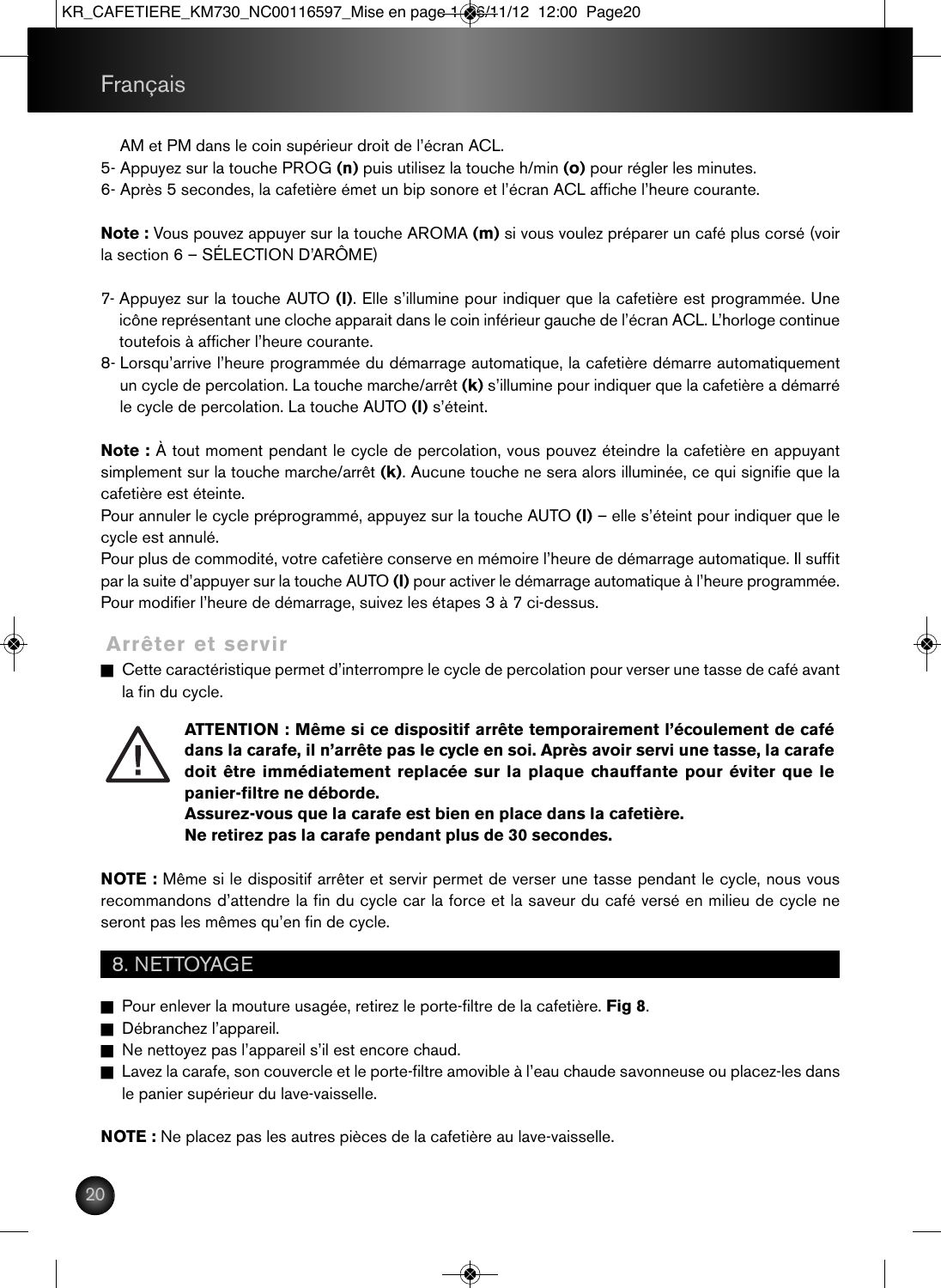- n Nettoyez la cafetière à l'aide d'un chiffon doux ou d'une éponge humide. N'utilisez jamais de produits abrasifs ou forts sur n'importe quelle pièce de votre cafetière.
- n Pour nettoyer les pièces en acier inoxydable de votre cafetière, humidifiez un chiffon doux ou une éponge à l'eau chaude et tordez-le bien. Essuyez les surfaces en acier inoxydable dans le même sens que l'acier inoxydable.
	- Essuyez-le bien et polissez-le à l'aide d'un chiffon sec.
- n Pour les taches difficiles à déloger, utilisez un tampon en plastique ou un chiffon avec du vinaigre.
- n N'immergez pas l'appareil dans l'eau ou sous l'eau courante.

### 9. DÉTARTRAGE

- n Il est fréquent qu'une cafetière présente une accumulation de tartre. Cela est normal et est causé par les minéraux présents dans l'eau potable. Il faut donc détartrer régulièrement la cafetière pour enlever les dépôts de calcium ou de minéraux. Vous saurez qu'il est temps de détartrer votre cafetière lorsque le cycle de percolation sera beaucoup plus long.
- n Nous vous recommandons de détartrer votre appareil à l'aide d'une solution de vinaigre et d'eau froide ou d'un agent de détartrage adéquat. Pour de meilleurs résultats, utilisez deux cuillères à soupe de vinaigre pour une carafe d'eau froide.

Versez cette solution dans le réservoir d'eau et suivez les instructions habituelles de fonctionnement, sans mettre de filtre dans le panier-filtre.

- n Lorsque le cycle de percolation est terminé, videz la carafe et rincez-la à l'eau. Remplissez le réservoir d'eau froide et répétez le cycle de percolation avec de l'eau seulement, deux fois de plus. Cela rincera toute solution de vinaigre restante.
- Nous vous recommandons fortement de détartrer votre cafetière lorsque le temps de percolation devient plus long ou si vous remarquez une formation de vapeur excessive. La fréquence de détartrage dépend de la dureté de votre eau. Nous vous suggérons de la détartrer environ à tous les 80 cycles si votre eau est douce et tous les 40 cycles si votre eau est dure.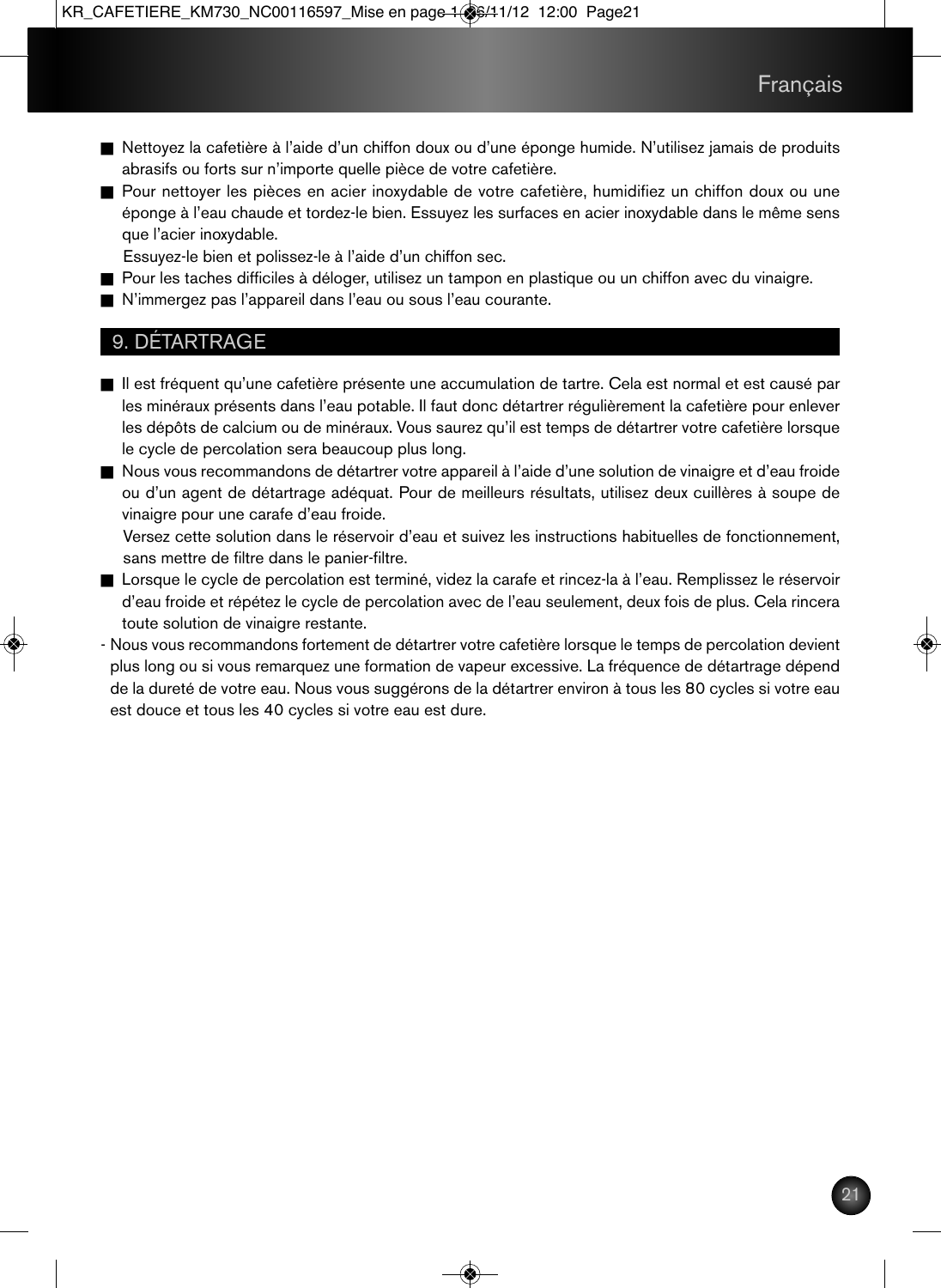## 10. DÉPANNAGE

| <b>PROBLÈME</b>                                                        | <b>SOLUTION</b>                                                                                                                                                                                                                                                                                                                                                                                                                                                                                                                                                                                                                                     |
|------------------------------------------------------------------------|-----------------------------------------------------------------------------------------------------------------------------------------------------------------------------------------------------------------------------------------------------------------------------------------------------------------------------------------------------------------------------------------------------------------------------------------------------------------------------------------------------------------------------------------------------------------------------------------------------------------------------------------------------|
| Le café n'infuse pas ou<br>l'appareil ne s'allume<br>pas.              | Assurez-vous que l'appareil est bien branché dans une prise<br>fonctionnelle, et qu'il est en position « ON ».<br>Le réservoir d'eau est vide.<br>I Il y a eu une panne de courant.<br>Il y a eu une saute de puissance. Débranchez la machine, puis<br>rebranchez-la.<br>L'horloge doit être reprogrammée après une panne de courant.<br>La fonction d'arrêt automatique a éteint l'appareil. Éteignez l'appareil<br>puis rallumez-le pour préparer d'autre café. Pour plus de<br>renseignements, consultez la section « Préparer du café ».                                                                                                       |
| L'appareil semble fuir.                                                | Assurez-vous que le réservoir d'eau n'a pas été rempli au-delà de la limite<br>maximale.                                                                                                                                                                                                                                                                                                                                                                                                                                                                                                                                                            |
| L'infusion prend<br>beaucoup de temps.                                 | Il est peut-être temps de détartrer l'appareil.<br>Plusieurs minéraux peuvent s'accumuler dans le circuit de la cafetière. Il est<br>recommandé de détartrer la machine régulièrement. Il est possible de devoir<br>le faire plus fréquemment selon la dureté de votre eau. Pour plus de<br>renseignements, consultez la section « Détartrage ».<br>NOTE : ne démontez pas l'appareil.                                                                                                                                                                                                                                                              |
| Le panier-filtre (j)<br>déborde ou le café<br>s'écoule trop lentement. | La cafetière a besoin d'être nettoyée.<br>Il y a trop de café. Nous vous recommandons d'utiliser une cuillère à<br>mesurer ou une cuillère à soupe de café moulu par tasse.<br>La mouture est trop fine (la mouture pour l'espresso ne convient pas à<br>une cafetière à percolation).<br>Il y a de la mouture qui s'est insérée entre le filtre papier et le panier-filtre<br>(i).<br>Le papier filtre n'est pas bien ouvert ou est mal positionné.<br>Rincez le panier-filtre (j) avant d'y mettre le papier filtre afin que ce<br>dernier adhère aux parois humides du panier-filtre.<br>I Il y a plus d'un papier filtre dans le panier-filtre. |
| Le café a mauvais goût.                                                | La sortie de café doit être nettoyée.<br>La mouture ne convient pas à votre cafetière.<br>Le proportion de café et d'eau est inadéquate. Ajustez-la selon vos goûts.<br>La qualité et la fraîcheur du café ne sont pas optimales.<br>L'eau est de piètre qualité. Utilisez un filtre ou de l'eau embouteillée.                                                                                                                                                                                                                                                                                                                                      |
| Le café ne s'écoule pas.                                               | Vérifiez par la fenêtre s'il reste du café dans le panier-filtre (i).<br>Le système d'écoulement de café est peut-être obstrué. Vous pouvez le<br>nettoyer simplement en le rinçant à l'eau.                                                                                                                                                                                                                                                                                                                                                                                                                                                        |
| L'heure n'est pas exacte<br>(il y a un décalage).                      | La minuterie est synchronisée et dépendante de votre réseau électrique. S'il<br>y a un décalage, nous vous recommandons de programmer l'heure une fois<br>par semaine pour s'assurer qu'elle est exacte.                                                                                                                                                                                                                                                                                                                                                                                                                                            |

Si votre appareil ne fonctionne toujours pas correctement, veuillez communiquer avec le service à la clientèle de votre pays.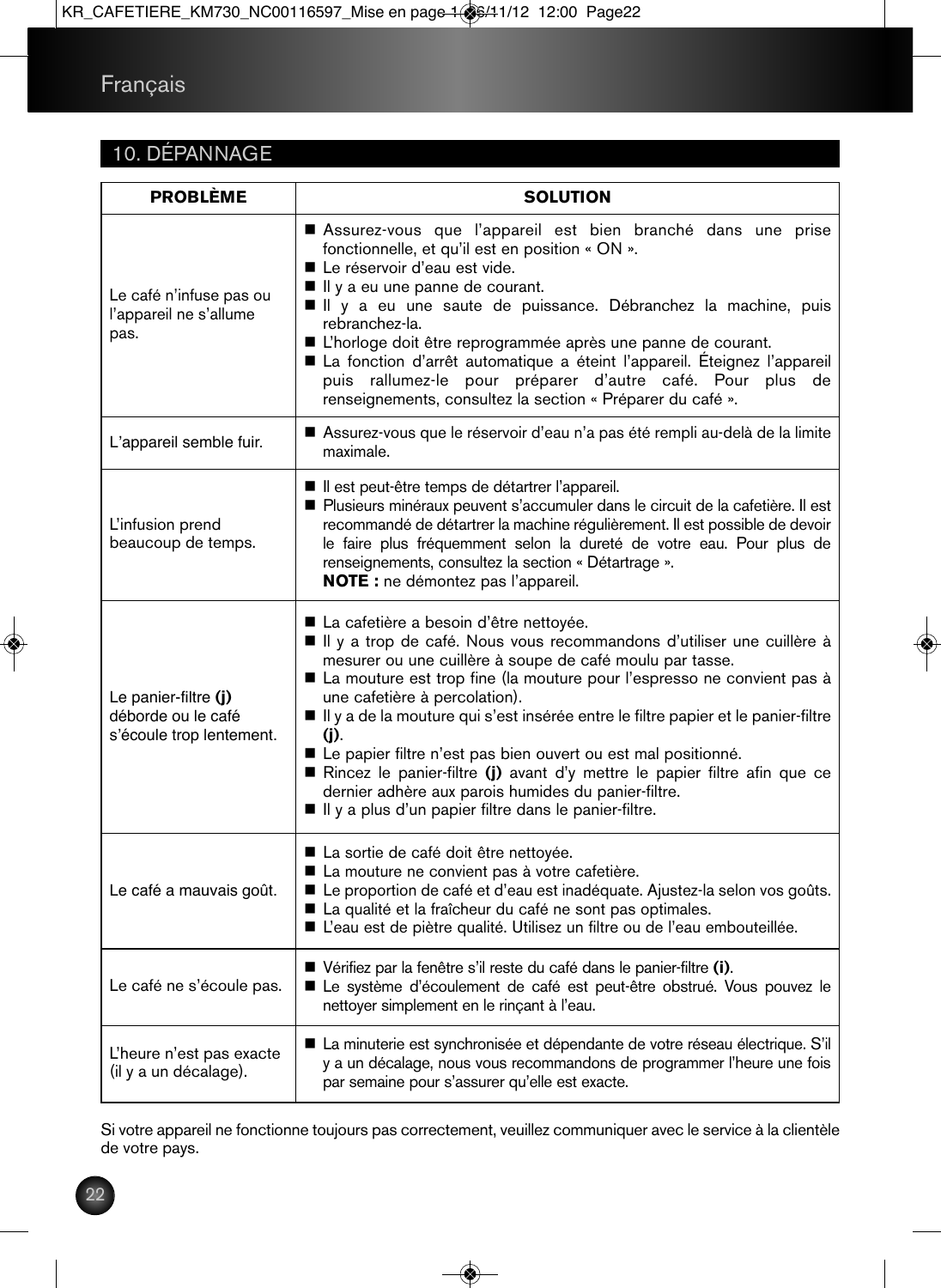## 11. GARANTIE DU FABRICANT



**Dans le cadre de notre ferme engagement envers l'environnement, la plupart des produits Krups sont réparables durant la période de garantie et par la suite. Avant de retourner des produits défectueux à l'endroit où vous l'avez acheté, veuillez communiquer directement avec le service à la clientèle de Krups au numéro de téléphone mentionné ci-dessous, pour connaître les options de réparation. Votre aide pour soutenir l'environnement est appréciée!**

#### **La garantie**

Ce produit est garanti par Krups pendant **2 ans** contre tout défaut de fabrication ou de maind'œuvre et ce, à partir de la date initiale de l'achat.

Cette garantie du fabricant Krups vient en complément des droits des consommateurs.

La garantie du fabricant couvre tous les coûts de remise en état d'un produit reconnu défectueux pour qu'il se conforme à ses spécifications d'origine, par la réparation ou le remplacement de pièces défectueuses et la main-d'œuvre nécessaire. Au choix de Krups, un produit de remplacement peut être proposé à la place de la réparation du produit défectueux. Les obligations de Krups dans le cadre de cette garantie se limitent exclusivement à cette réparation ou ce remplacement.

#### **Conditions et exclusions**

La garantie de Krups ne s'applique qu'aux États-Unis, au Canada et au Mexique et n'est valable que sur présentation d'une preuve d'achat. Le produit peut être déposé directement en personne, à un centre de service autorisé ou peut être adéquatement emballé et retourné par courrier recommandé (ou d'autres méthodes d'expédition similaires), à un centre de service autorisé. La liste complète des centres de service autorisés de chaque pays, ainsi que leurs coordonnées complètes, est disponible sur le site de Krups (www.krups.com) ou en appelant au numéro de téléphone approprié, tel que précisé sur la liste ci-dessous, pour obtenir l'adresse postale appropriée.

Krups ne sera pas obligée de réparer ou d'échanger un produit qui ne serait pas accompagné d'une preuve d'achat valide.

Cette garantie ne couvre pas les dommages encourus à la suite d'une mauvaise utilisation, d'une négligence, du non-respect des instructions d'utilisation et d'entretien, de l'utilisation avec une alimentation électrique non conforme à celle spécifiée sur la plaque signalétique ou d'une modification ou d'une réparation non autorisée du produit. Elle n'inclut également pas l'usure normale du produit, ni l'entretien ou le remplacement de pièces de pièces d'usure, ni les cas suivants :

-utilisation d'une eau ou d'un consommable non adaptés

- entartrage (tout détartrage doit être réalisé conformément aux instructions précisées dans le mode d'emploi)
- infiltration d'eau, de poussière, d'insectes, dans le produit
- dommages mécaniques ou surcharge
- dommages ou mauvais résultats dus à un mauvais voltage ou une mauvaise fréquence
- tous accidents liés à un feu, une inondation, la foudre, etc.
- usage professionnel ou commercial
- verre ou céramique endommagé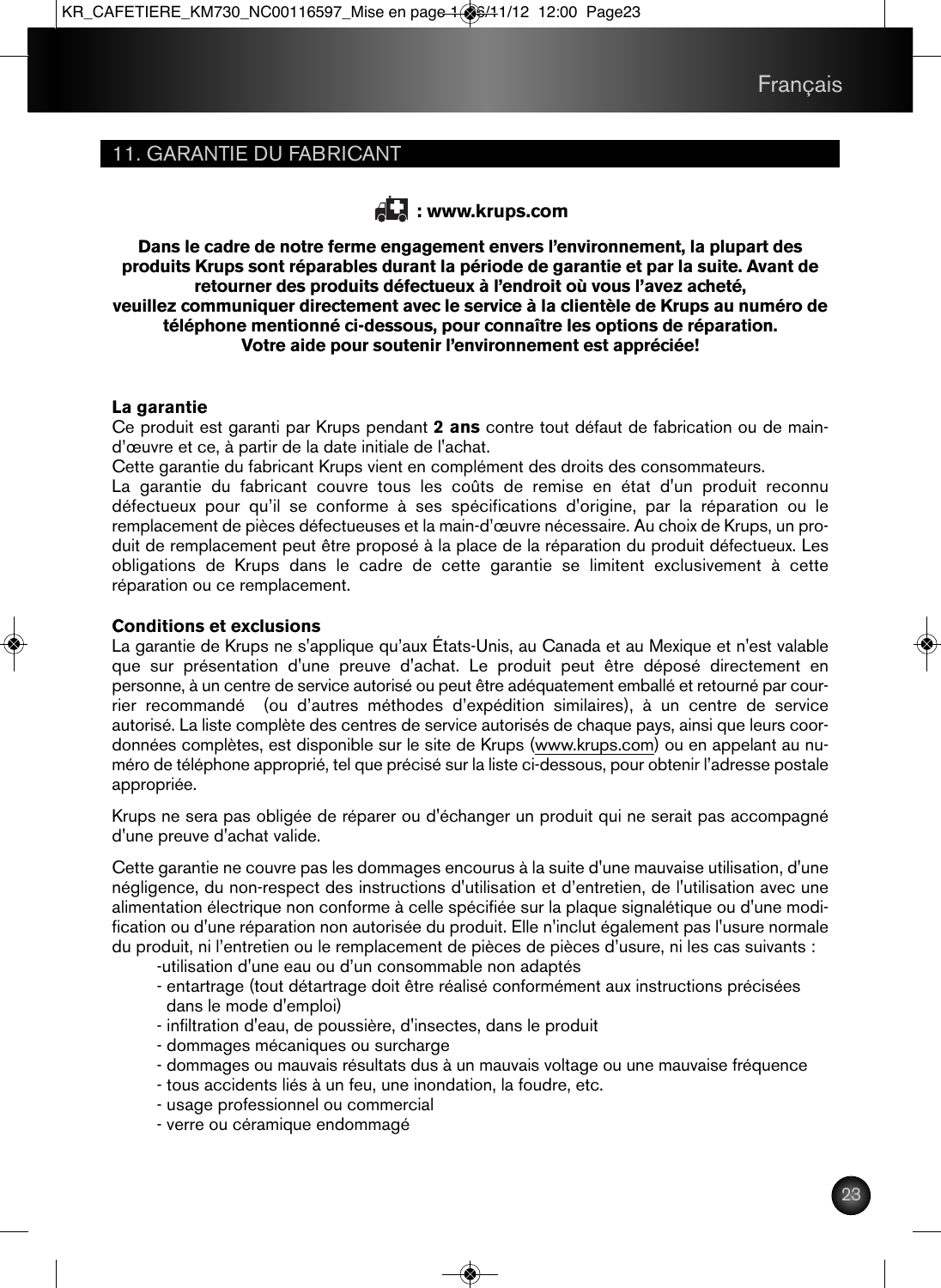Cette garantie ne s'applique pas aux produits trafiqués ou aux dommages encourus à la suite d'une mauvaise utilisation ou d'un mauvais entretien, aux problèmes au niveau de l'emballage effectué par son propriétaire ou d'une manutention inadéquate de la part du transporteur.

La garantie du fabricant Krups ne s'applique qu'aux produits achetés et utilisés aux États-Unis, au Canada et au Mexique. En cas d'utilisation dans un autre pays que celui de l'achat :

- a) La durée de la garantie de Krups est celle du pays d'utilisation du produit, y compris dans le cas où le produit aurait été acquis dans l'un des pays listés, avec une durée de garantie différente.
- b) La garantie de Krups ne s'applique pas en cas de non-conformité du produit aux normes locales, tels que le voltage, la fréquence électrique, le type de prise électrique ou toute autre spécification locale.
- c) Le processus de réparation du produit acheté à l'extérieur du pays d'utilisation, pourrait exiger une période de réparation supérieure aux conditions locales, si le produit n'est pas vendu par Krups dans le pays d'emploi
- d) Au cas où le produit ne serait pas réparable dans le pays d'emploi, la garantie de Krups est limitée au remplacement par un produit équivalent ou un produit alternatif de même valeur si c'est possible.

#### **Droits légaux des consommateurs**

Cette garantie de Krups n'affecte ni les droits légaux dont bénéficie tout consommateur, qui ne sauraient être exclus ou limités, ni les droits légaux envers le commerçant où le consommateur a acheté le produit. Cette garantie donne au consommateur des droits spécifiques et le consommateur peut par ailleurs bénéficier des droits particuliers en fonction du pays, de l'État ou de la province. Le consommateur peut faire usage de ces droits à sa discrétion exclusive.

#### **Informations supplémentaires**

Les accessoires, pièces d'usure et autres pièces remplaçables directement par l'utilisateur, peuvent être achetées, si elles sont disponibles localement, tel que décrit sur le site internet de Krups / www.krups.com.

| <b>CANADA</b> | <b>GROUPE SEB</b><br><b>CANADA</b><br>345 Passmore Avenue<br>Toronto, ON<br><b>M1V 3N8</b> | <b>MEXICO</b> | Groupe SEB<br><b>MEXICO</b><br>S.A. de C.V.<br>Goldsmith 38 Desp.<br>401 Col. Polanco<br><b>Delegacion Miguel</b><br>Hildalgo<br>11 560 Mexico D.F.<br><b>MEXICO</b> | U.S.A. | <b>GROUPE SEB USA</b><br>2121 Eden Road<br>Millville, NJ 08332 |
|---------------|--------------------------------------------------------------------------------------------|---------------|----------------------------------------------------------------------------------------------------------------------------------------------------------------------|--------|----------------------------------------------------------------|
|               | 1-800-418-3325                                                                             |               | 01800 1128325                                                                                                                                                        |        | 800-526-5377                                                   |

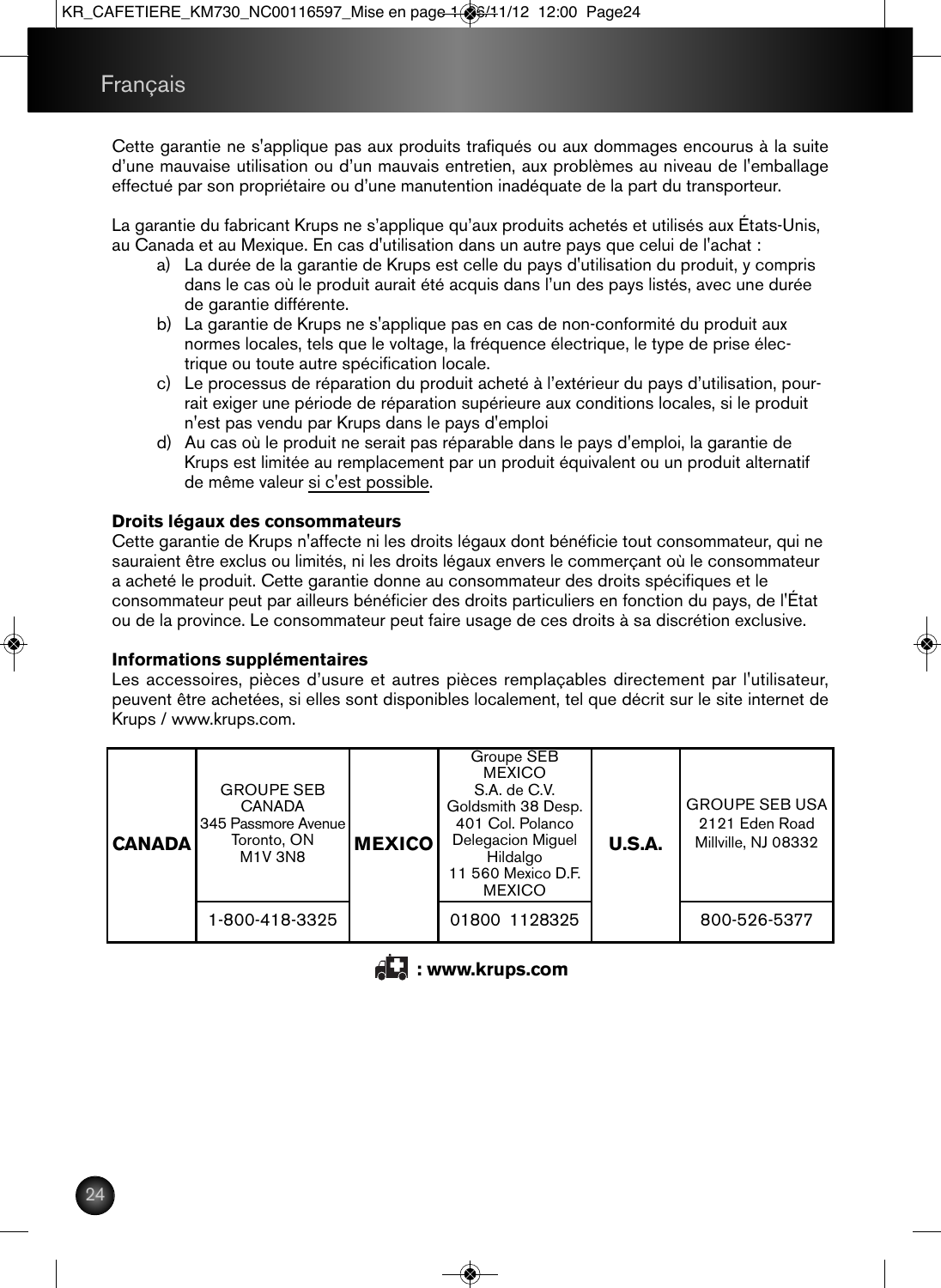## **ÍNDICE**

| 5. |  |
|----|--|
| 6. |  |
|    |  |
|    |  |
|    |  |
|    |  |
|    |  |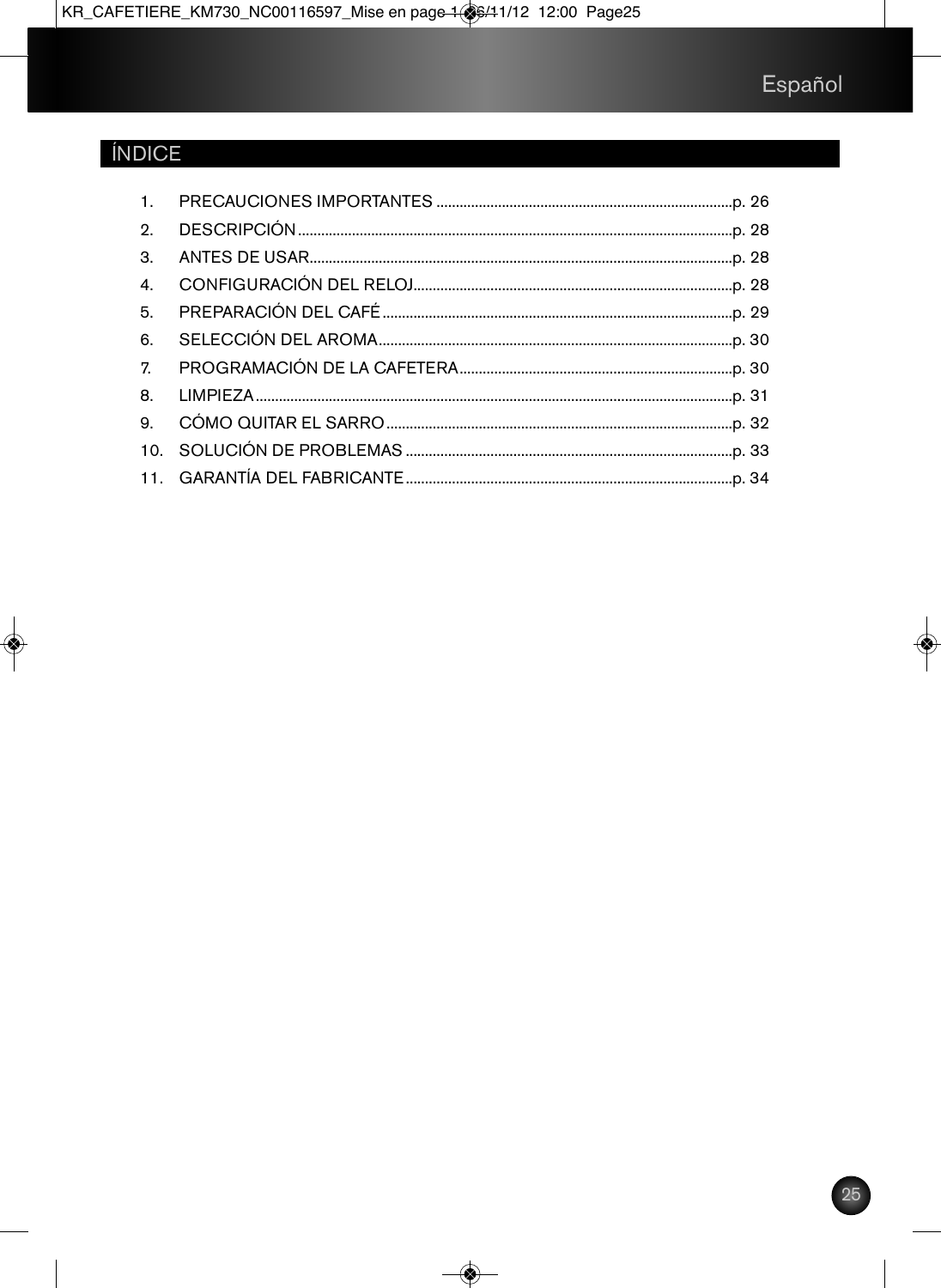# **1. PRECAUCIONES IMPORTANTES**

Al utilizar electrodomésticos, deben tomarse siempre precauciones de seguridad básicas para reducir el riesgo de incendio, descarga eléctrica y/o lesiones, como las siguientes:

- 1. Lea todas las instrucciones antes del primer uso.
- 2. No toque las superficies calientes. No toque la placa de calentamiento ni la parte inferior de la jarra cuando la función para mantener el café caliente esté activada. Utilice los mangos o asas del producto.
- 3. Para evitar incendios, descargas eléctricas y lesiones, no sumerja el cable, los enchufes o el aparato en agua ni en ningún otro líquido.
- 4. Este electrodoméstico no está pensado para su uso por parte de los niños.
- 5. Los aparatos que se utilicen cerca de niños deben mantenerse siempre vigilados. Mantenga la cafetera fuera del alcance de los niños.
- 6. Esta cafetera no está pensada para su uso por parte de niños ni personas sin los conocimientos o experiencia necesarios para la utilización del producto, a menos que estén supervisados o hayan recibido instrucciones previas en relación al uso del aparato por parte del responsable de su seguridad.
- 7. Debe vigilarse a los niños para asegurarse de que no juegan con la cafetera.
- 8. Al tocar la placa caliente, el agua caliente o el vapor, pueden producirse quemaduras. Tenga cuidado.
- 9. Desenchufe la cafetera de la toma cuando no esté en uso y antes de su limpieza. Deje que se enfríe antes de poner o quitar piezas, antes de limpiar la cafetera y antes de guardarla.
- 10. Todos los aparatos están sujetos a un control de calidad muy exigente. Se realizan pruebas prácticas de funcionamiento de los aparatos de forma aleatoria, lo cual puede explicar la presencia de algunas marcas o residuos de café muy leves antes del uso.
- 11. No utilice ningún aparato con un cable o enchufe dañado ni tras un funcionamiento incorrecto o que haya sufrido algún daño. Envíe la cafetera al centro de servicio más cercano de Krups para su examen, reparación o ajuste, o al departamento de atención al cliente de sus países respectivos.
- 12. Para reducir el riesgo de lesiones, no deje caer el cable sobre la mesa o estufa, donde los niños puedan tirar de él o tropezarse por accidente.
- 13. No deje que el cable cuelgue por el borde de la mesa o estufa, ni que entre en contacto con superficies calientes.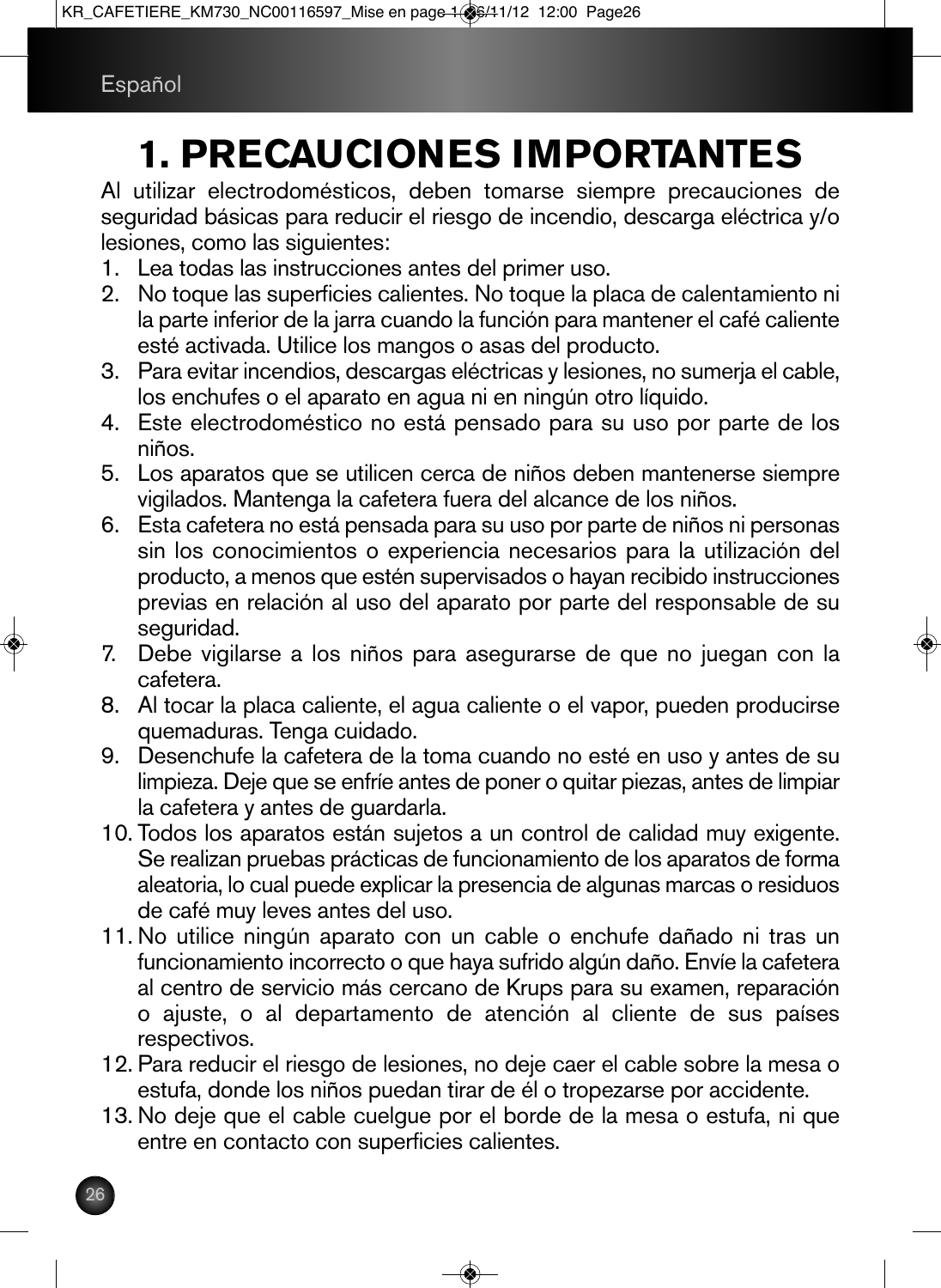- 14. El uso de accesorios no recomendados por Krups puede producir incendios, descargas eléctricas o lesiones.
- 15. No utilice la cafetera en exteriores.
- 16. No coloque la cafetera sobre un fuego eléctrico o de gas caliente, ni en un horno caliente.
- 17. Para desconectar la cafetera, ponga el control en la posición "off" (apagado) y, a continuación, quite el enchufe de la toma de la pared. No tire del cable; en su lugar, agarre el enchufe y tire para desconectar.
- 18. No utilice la cafetera para fines distintos a los previstos.
- 19. No introduzca en el depósito de agua líquidos distintos al agua potable o las soluciones descalcificantes especificadas en este manual.
- 20. Proteja la cafetera contra la humedad y la congelación.
- 21. Esta cafetera está prevista únicamente para uso doméstico.
- 23. El contenedor está diseñado para usarse con este aparato. Nunca debe utilizarse en otro modelo.
- 24. No coloque el recipiente caliente sobre una superficie mojada o fría.
- 25. No utilice un recipiente agrietado o un recipiente que tenga el asa suelta o floja.
- 26. No limpie el recipiente con limpiadores, esponjas de acero u otro material abrasivo.

# **GUARDE ESTAS INSTRUCCIONES PRECAUCIÓN**

Esta cafetera está prevista únicamente para su uso doméstico. Cualquier tarea de servicio que no sea la limpieza o el mantenimiento por parte del usuario debe ser realizada por el centro de servicio autorizado de Krups más cercano. Visite nuestro sitio web en www.krupsusa.com (EE. UU.) o www.krups.ca (Canadá), www.krups.com.mx (México), o póngase en contacto con departamento de servicio al consumidor de su país para ver el centro de servicio más cercano.

Para reducir el riesgo de incendio o de descarga eléctrica, no trate de desmontar la cafetera. La reparación debe ser realizada por un centro de servicio autorizado de Krups exclusivamente.

## **INSTRUCCIONES DEL CABLE CORTO**

**A.**No recomendamos utilizar una extensión con este dispositivo. Se proporciona un cable de alimentación corto o desmontable para reducir los riesgos de enredarse o tropezarse con un cable más largo por accidente.

**B.**En caso de que sea estrictamente necesario el uso una extensión:

- 1) la clasificación eléctrica marcada de la extensión debe ser igual o superior a
- 2) el cable más largo debe colocarse de modo que no cuelgue sobre la mesa o estufa, y que los niños no pueden tirar de él o tropezarse por accidente.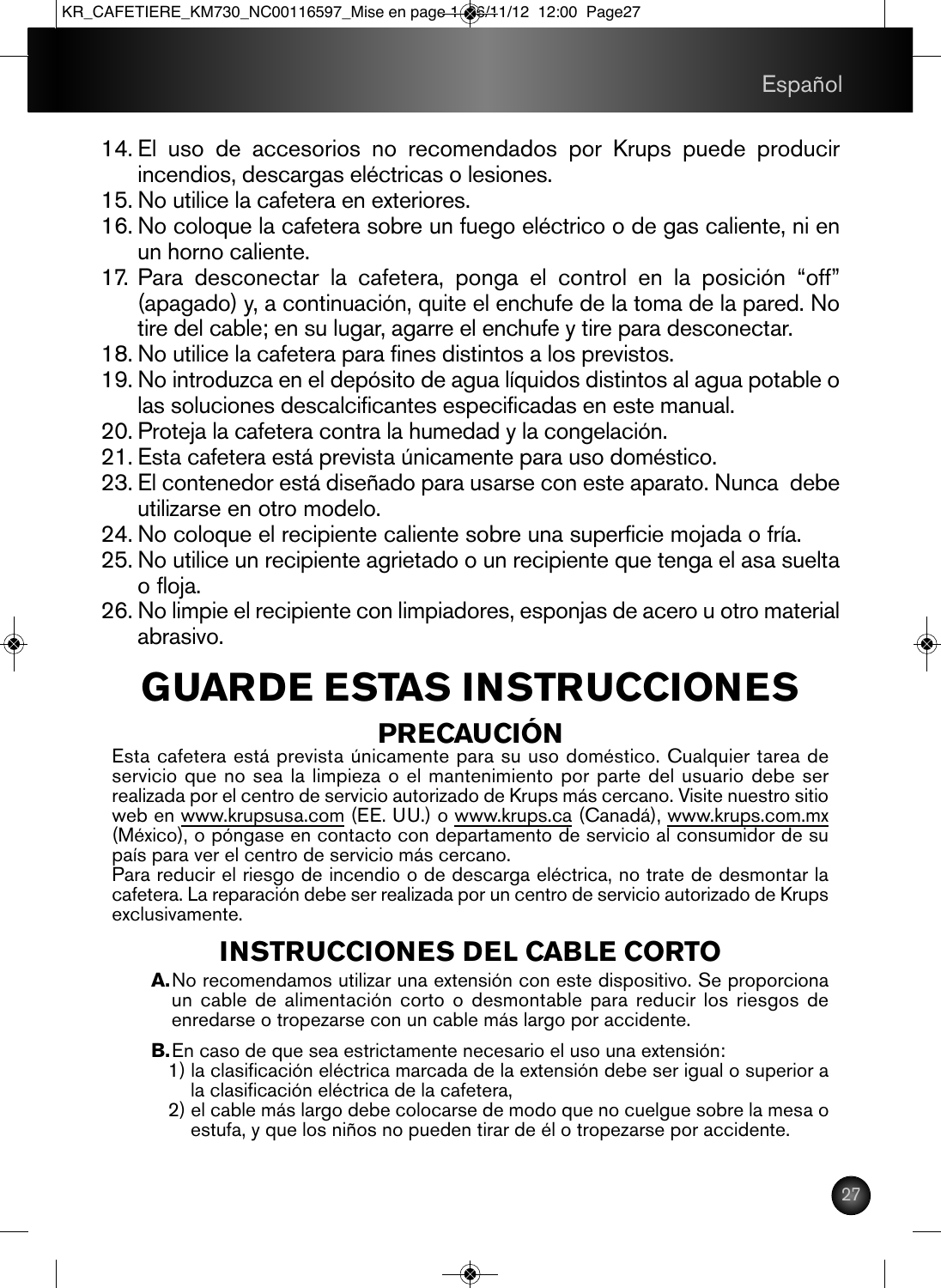**C.**Esta cafetera cuenta con un enchufe polarizado (una espiga es más ancha que la otra). Para reducir el riesgo de descarga eléctrica, este enchufe está pensado para introducirse en una toma polarizada sólo de un modo. Si el enchufe no encaja totalmente en la toma, déle la vuelta. Si sigue sin encajar, póngase en contacto con un electricista calificado. No trate de modificar el enchufe de ningún modo.

Con el fin de mejorar los productos, Krups se reserva el derecho a cambiar las especificaciones sin aviso previo.

## 2. DESCRIPCIÓN

- **a** Cuerpo principal
- **b** Tapa superior
- **c** Depósito de agua
- **d** Indicador del nivel de agua
- **e** Tapa de la jarra
- **f** Manija de la jarra
- **g** Jarra
- **h** Superficie de calentamiento
- **i** Portafiltros
- **j** Filtro permanente
- **k** Botón de encendido/apagado con luz led azul
- **l** Botón de selección de preparación automática de café con luz led azul
- **m** Botón de selección de aroma del café con luz led azul
- **n** Botón de programación con luz led azul
- **o** Botón de horas/minutos con luz led azul
- **p** Visor
- **q** Cuchara

## 3. ANTES DE USAR

n Antes de usar, haga funcionar la cafetera con 1 litro de agua, sin café, para limpiar el circuito.



**IMPORTANTE: Utilice solo agua fría. El sistema de preparación automática funciona solo con agua fría.**

## 4. CONFIGURACIÓN DEL RELOJ

#### **Existen dos maneras de configurar el reloj de la cafetera.**

- 1- Luego de enchufar la cafetera por primera vez, el artefacto emitirá un tono de aviso y la pantalla LCD indicará las 12:00 y se iluminará por unos segundos. Presione el botón h/min **(o)** (horas/minutos) para establecer la hora actual. Si la indicación "12:00" comienza a parpadear, mantenga presionado el botón PROG **(n)** (programación) durante unos segundos, hasta que la indicación vuelva a parpadear. Luego, presione el botón h/min **(o)** (horas/minutos) para establecer la hora actual. En el lateral superior derecho de la pantalla LCD, se encuentran los indicadores AM y PM. Para establecer los minutos, presione el botón PROG **(n)** (programación) y luego mantenga presionado el botón h/min **(o)** (horas/minutos) hasta que el visor indique los minutos correctos. Luego de 5 segundos, el artefacto emitirá un tono de aviso y la hora indicada dejará de parpadear.
- 2- Puede configurar el reloj o cambiar la hora en cualquier momento. Mantenga presionado el botón h/min **(o)** (horas/minutos). El artefacto emitirá un tono de aviso y la pantalla LCD indicará las 12:00. Utilice el botón h/min **(o)** (horas/minutos) para establecer la hora actual. En el lateral superior derecho de la pantalla LCD, se encuentran los indicadores AM y PM. Para establecer los minutos, presione el botón PROG **(n)** (programación) y luego mantenga presionado el botón h/min **(o)** (horas/minutos) hasta que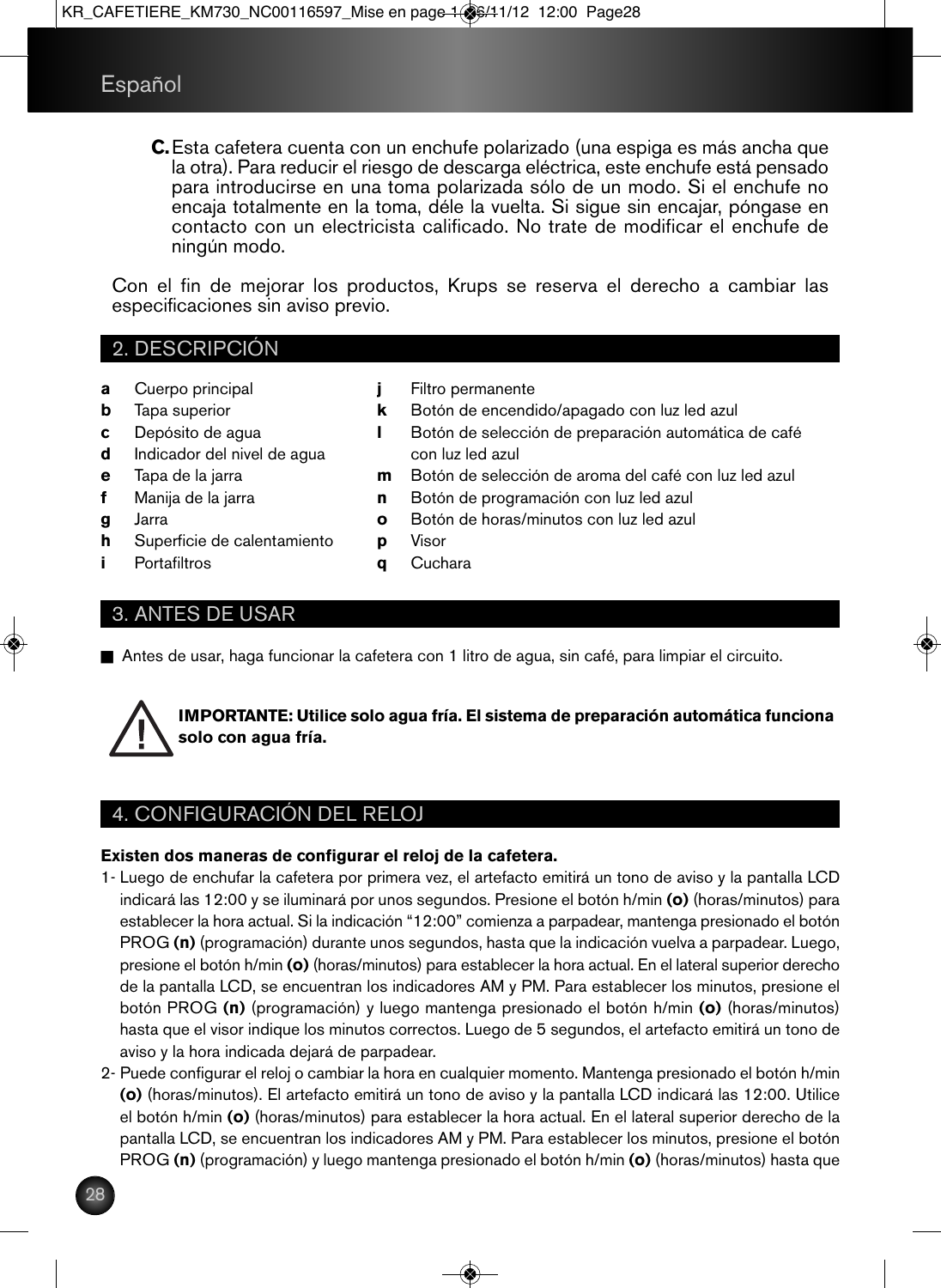el visor indique los minutos correctos. Luego de 5 segundos, el artefacto emitirá un tono de aviso y la hora indicada dejará de parpadear.

**Nota:** configuró el reloj que mostrará la hora incluso luego de apagar la cafetera.

Si desenchufa o se desconecta la cafetera por una falla eléctrica, el reloj volverá a establecerse en 12:00 AM. Para reconfigurar la hora, repita los pasos anteriores.

## 5. PREPARACIÓN DEL CAFÉ

- 1- Abra la tapa **(b)** de la cafetera.
- 2- Coloque la cafetera sobre una superficie plana y dura. Conecte la cafetera apagada a un enchufe de 120 V.
- 3- Llene la jarra con agua fría (agua mineral o potable). Abra la tapa y vierta el agua en el depósito de agua. **(Fig. 1 y 2)** El indicador del nivel de agua muestra la cantidad de tazas. **(Fig. 3)** No exceda el nivel que indica para 12 tazas.

#### **Notas:**

- Utilice solo agua fría. El sistema de preparación automática funciona solo con agua fría.
- Los orificios que se encuentran en la parte trasera del depósito de agua evitan el exceso de agua en la cafetera que se filtrará por detrás de la unidad.
- La cantidad de café que se prepara será menor a la del agua que se encuentra en el depósito, ya que el filtro y los granos de café absorben aproximadamente el 10 %.
- 4- Coloque la jarra cerrada sobre la superficie de calentamiento **(h)** y asegúrese de que esté bien ubicada antes de comenzar la preparación de café.

#### **PRECAUCIÓN: para evitar que se desborde el portafiltros, coloque correctamente la jarra cerrada sobre la superficie de calentamiento de la cafetera. De lo contrario, se puede derramar el agua o el café caliente.**

- 5- Abra la tapa de la cafetera **(b)** y coloque el portafiltros **(i)**. Asegúrese de presionarlo y ajustarlo. Luego, coloque un filtro de papel n.° 4 o el filtro permanente **(j)** en el portafiltros **(i)**. Utilice un filtro de papel nuevo o el filtro permanente limpio cada vez que prepare una jarra de café. **(Fig. 4 y 5)**
- 6- Coloque aproximadamente 50 g de café molido para 12 tazas. No exceda el nivel de 12 tazas. **(Fig. 6)**
- 7- Asegúrese de cerrar correctamente la tapa superior. **(Fig. 7)**
- 8- Presione el botón de encendido/apagado **(k)**. La luz en el botón indica que se inició el proceso de preparación del café.

## **PRECAUCIÓN: la cafetera se calienta durante el proceso de preparación. Manipule la unidad con cuidado.**

**Nota:** para interrumpir el proceso de preparación, presione el botón de encendido/apagado **(k)**. De esta manera, no se iluminará ningún botón y se apagará la cafetera.

**9- Cuando finaliza el proceso de preparación del café, la cafetera emite un tono de aviso y el botón de encendido/apagado (k) parpadea. De esta manera, se indica que comenzó el proceso de mantenimiento del calor.**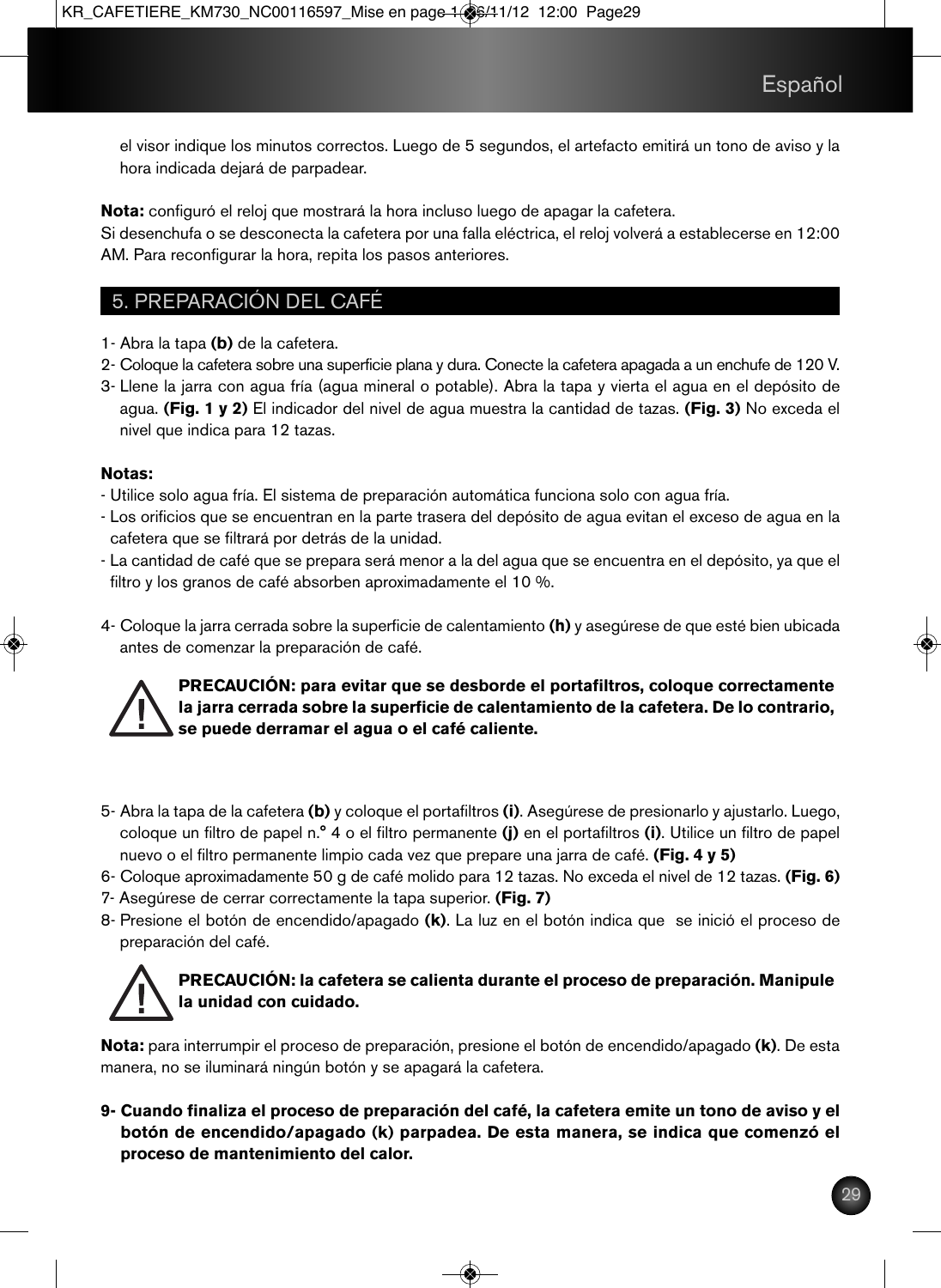**Notas:** cuando finaliza el proceso de preparación del café, todavía existe líquido caliente en el portafiltros. Para retirarlo, espere unos minutos, hasta que el líquido restante se vierta en la jarra.

- El proceso de mantenimiento del calor funciona durante dos horas. Durante este ciclo, la luz del botón de encendido/apagado **(k)** parpadea, y el visor LCD indicará el tiempo que transcurre desde la finalización del proceso de preparación. Para interrumpir el proceso de mantenimiento del calor, presione el botón de encendido/apagado **(k)**. Cuando finaliza el proceso, la luz LED se apaga, y el visor LCD muestra nuevamente el reloj.
- 10- Abra la tapa superior y retire el portafiltros con cuidado. Tómelo de los extremos y retírelo hacia arriba. En caso de utilizar un filtro de papel, deséchelo. **(Fig. 8 y 9)**

#### **Nota:**

- Si desea preparar más tazas de café, se recomienda dejar enfriar la cafetera durante 10 minutos antes de preparar el café.

## **Auto Shut-Off (Apagado automático)**

La cafetera presenta la conveniente función Auto Shut-Off (Apagado automático). Dos horas después de completar el proceso de preparación del café, la cafetera se apaga automáticamente.

## 6. SELECCIÓN DEL AROMA

- n Para obtener un máximo sabor, el botón Aroma **(m)**, para la selección del aroma del café, le permite preparar un café más fuerte.
- Siga las instrucciones de PREPARACIÓN DEL CAFÉ hasta el paso 6.
- Presione el botón Aroma (**m**) para preparar un café más fuerte. Al presionarlo, se ilumina el botón, y aparece la imagen de una taza negra en el extremo superior izquierdo. **(Fig. 10)**

**Nota:** cuando utilice esta función, el proceso de preparación será más lento.

## 7. PROGRAMACIÓN DE LA CAFETERA

## **Configuración de encendido automático**

- 1- Asegúrese de que el reloj digital muestre la hora correcta. En caso contrario, siga las instrucciones en la sección CONFIGURACIÓN DEL RELOJ.
- 2- Siga los pasos del 1 al 6 de la sección PREPARACIÓN DEL CAFÉ.
- 3- Presione el botón PROG **(n)** (Programación). Aparecerá la imagen de una campana en el extremo inferior izquierdo del visor LCD.
- 4- Utilice el botón h/min **(o)** (horas/minutos) para establecer la hora deseada y comenzar el proceso de preparación. Utilice los indicadores AM o PM que se encuentran en el lateral superior derecho del visor LCD.
- 5- Presione el botón PROG **(n)** (Programación) y luego, utilice el botón h/min **(o)** (horas/minutos) para establecer los minutos deseados y comenzar el proceso de preparación.
- 6- La cafetera emitirá un tono de aviso 5 segundos después y se mostrará la hora correcta en el visor LCD.

**Nota:** presione el botón AROMA **(m)** si desea preparar un café más fuerte (consulte la sección 6. SELECCIÓN DEL AROMA).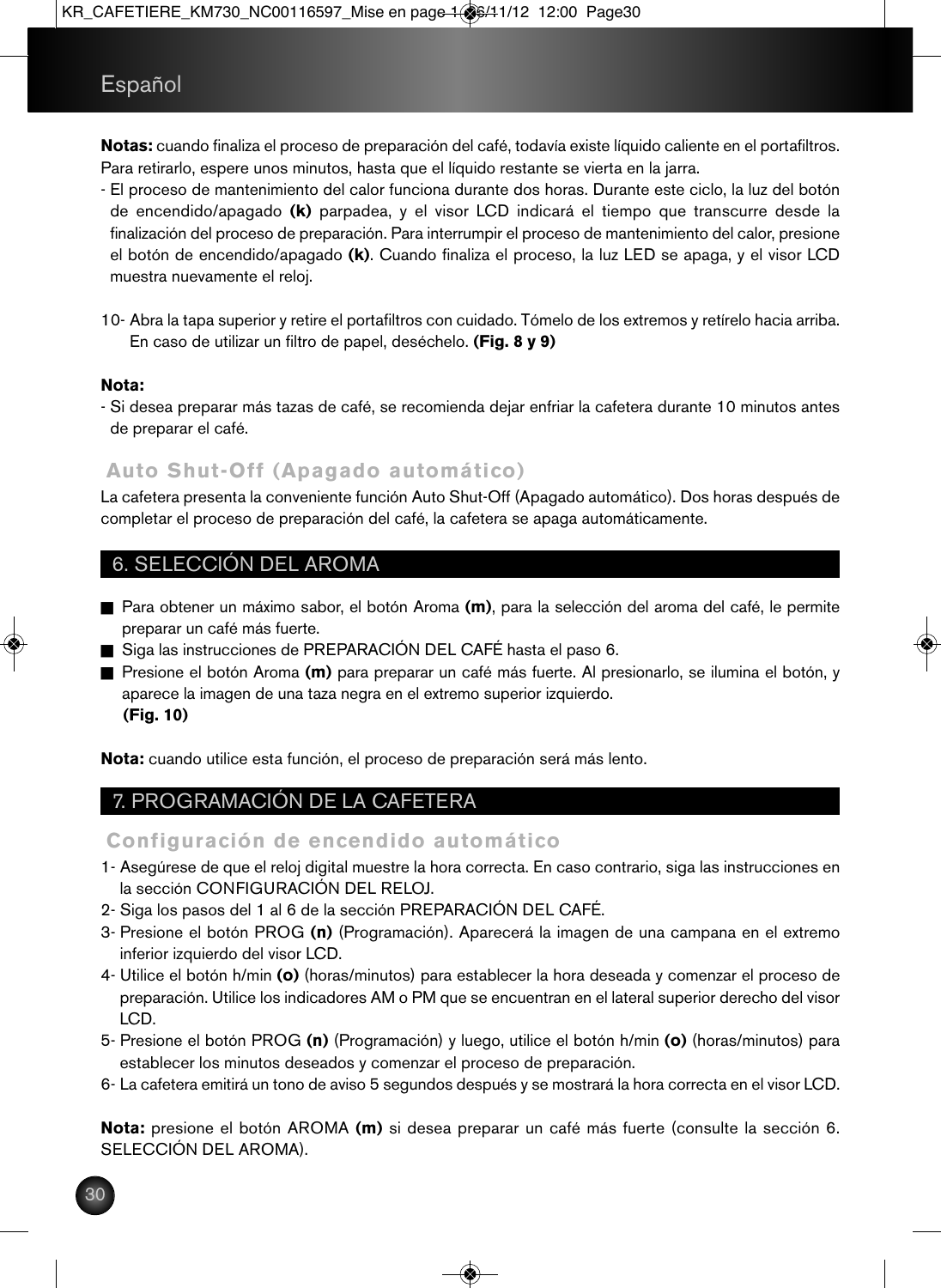- 7- Presione el botón AUTO **(l)** (Automático). Al presionarlo, se enciende la luz que indica que ya se programó la cafetera. Aparece la imagen de un reloj en el extremo inferior derecho del visor LCD. El reloj digital continuará indicando la hora actual.
- 8- La cafetera inicia automáticamente el proceso de preparación de café cuando el reloj marca la hora deseada para realizar el ciclo. La luz en el botón de encendido/apagado **(k)** indica que la cafetera comenzó el proceso. A continuación, se apagará el botón AUTO **(l)** (Automático).

**Nota**: para interrumpir el proceso o apagar la cafetera, presione el botón de encendido/apagado **(k)**. De esta manera, no se iluminará ningún botón y se apagará la cafetera.

Para interrumpir el proceso de preparación ya establecido, presione el botón AUTO **(l)** (Automático). El proceso se cancela cuando el botón AUTO **(l)** (Automático) ya no se ilumina.

La cafetera recordará el tiempo establecido para el proceso de preparación. Solo debe presionar el botón AUTO **(l)** (Automático) para activar el proceso. Si desea cambiar el tiempo establecido, siga los pasos del 3 al 7.

### **Función de pausar y servir**

n Esta función le permite interrumpir el proceso de preparación y servir una taza de café.

**PRECAUCIÓN: esta función permite pausar el flujo de café hacia la jarra, pero no detiene el proceso de preparación. Luego de servir, coloque la jarra nuevamente sobre la placa de calentamiento para evitar que se desborde el portafiltros. Asegúrese de colocar la jarra contra la parte lateral de la cafetera. No retire la jarra por más de 30 segundos.**

**Nota:** la función de pausar y servir le permite servirse una taza de café mientras lo prepara. Sin embargo, se recomienda esperar hasta que se complete el proceso, ya que el sabor y la intensidad (fuerte o suave) varían si se sirve el café antes de finalizar el proceso.

## 8. LIMPIEZA

- n Para desechar el café que utilizó, retire el portafiltros de la cafetera. **(Fig. 8)**
- **Desenchufe la cafetera.**
- Deje enfriar el dispositivo antes de limpiarlo.
- n Lave la jarra, la tapa y el portafiltros desmontable con jabón y agua caliente, o colóquelos en la parrilla superior del lavavajillas.

**Nota:** no coloque ninguna otra parte de la cafetera en el lavavajillas.

- Para lavarla, utilice un paño suave o una esponja. Nunca utilice detergentes ni limpiadores abrasivos. n Para lavar las piezas de acero inoxidable, enjuague un paño suave o una esponja en agua tibia y retire el excedente. Limpie con el paño en la dirección que lo indican las marcas en el acero. Seque bien y utilice un paño seco y suave para pulir.
- n Para quitar las manchas difíciles, utilice una malla plástica o un paño humedecido en vinagre.
- n No sumerja en agua ni coloque la cafetera bajo el grifo.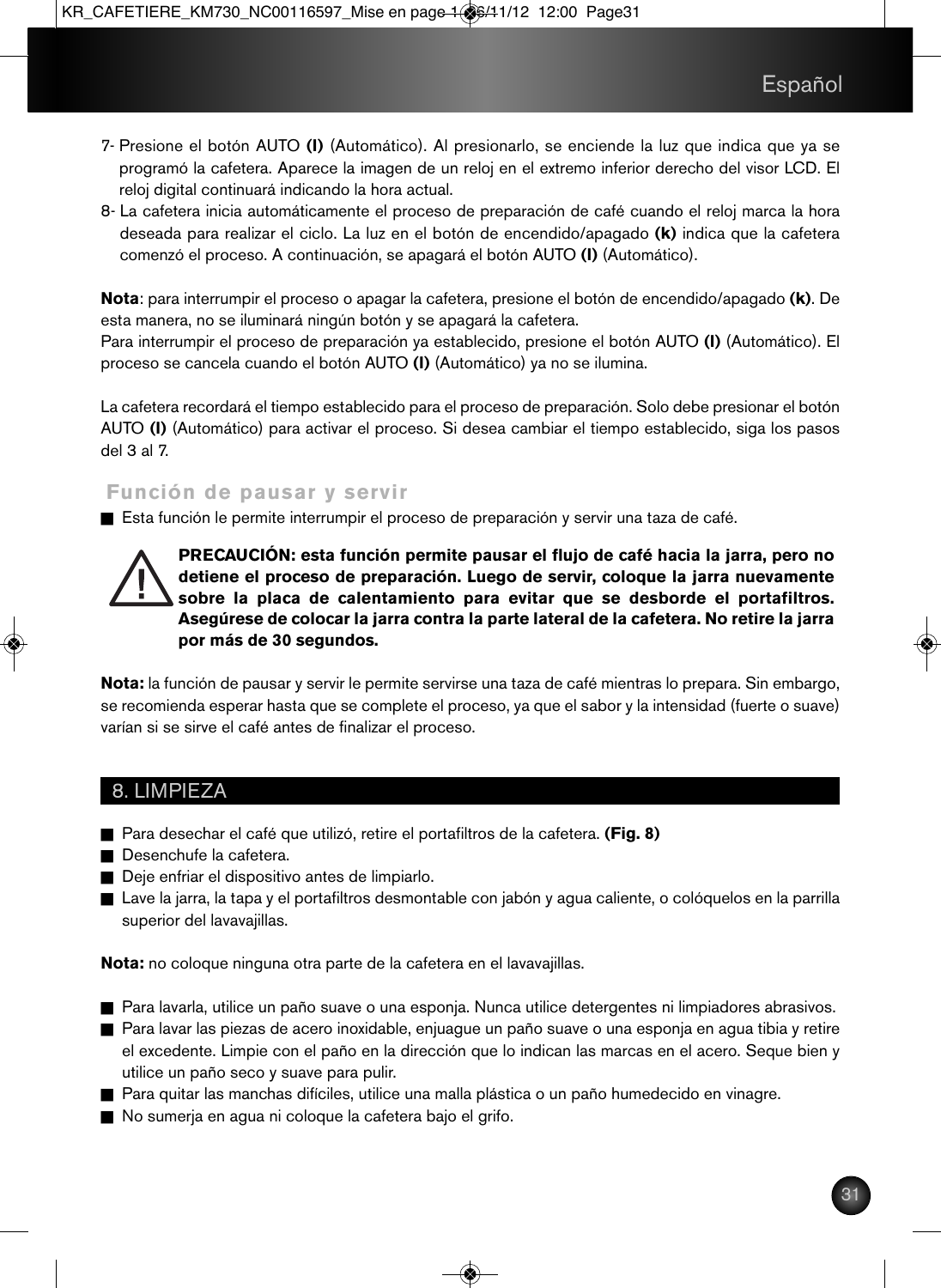## 9. CÓMO QUITAR EL SARRO

- n Generalmente, se acumula sarro en las cafeteras a causa de los minerales que se encuentran en el agua. Debe quitar el sarro o los depósitos minerales que se formen regularmente. Realice este procedimiento cuando el proceso de preparación del café sea muy lento.
- Se recomienda limpiar el artefacto con una solución de vinagre y agua fría o un desincrustante adecuado, pero la solución de dos cucharadas de vinagre blanco en una jarra de agua fría tiene mejores resultados. Vierta la solución en el depósito de agua y haga funcionar la cafetera como si fuera a preparar café, sin utilizar filtros.
- Cuando se complete el proceso de preparación de café, vacíe la jarra y enjuáguela con agua. Vuelva a llenar el depósito solo con agua fría y repita el proceso de preparación de café dos veces. De esta manera, eliminará restos de la solución de vinagre.
- Se recomienda quitar el sarro de la cafetera cuando el proceso de preparación del café sea muy lento o cuando el vapor sea excesivo. La frecuencia depende de la dureza del agua. Si el agua es dura, se sugiere quitar el sarro luego de utilizar la cafetera aproximadamente 40 veces. En caso contrario, realizar el procedimiento luego de 80 veces de utilización.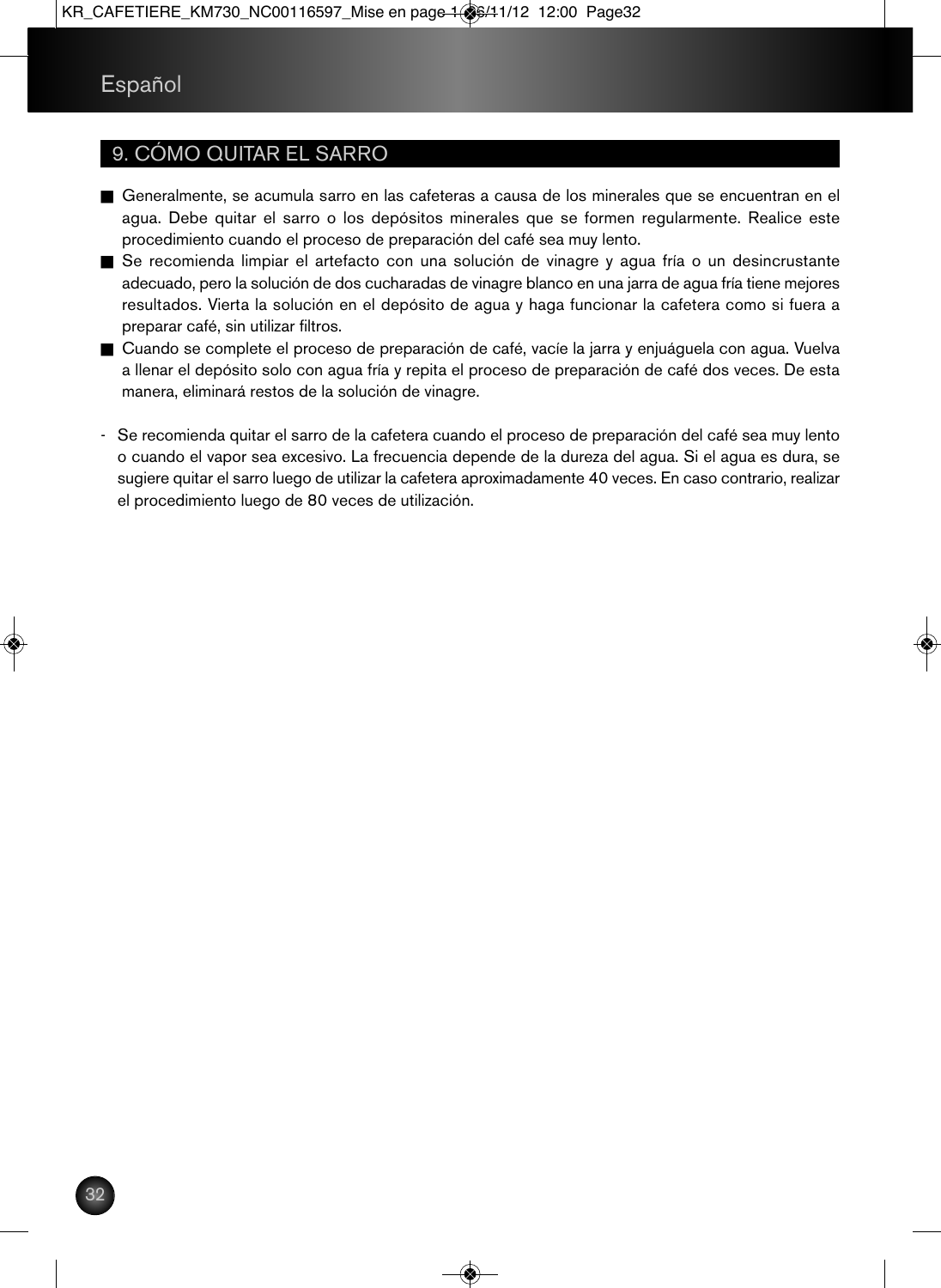## 10. RESOLUCIÓN DE PROBLEMAS

| <b>PROBLEMA</b>                                                      | <b>SOLUCION</b>                                                                                                                                                                                                                                                                                                                                                                                                                                                                                                                                                                                                                                   |
|----------------------------------------------------------------------|---------------------------------------------------------------------------------------------------------------------------------------------------------------------------------------------------------------------------------------------------------------------------------------------------------------------------------------------------------------------------------------------------------------------------------------------------------------------------------------------------------------------------------------------------------------------------------------------------------------------------------------------------|
| No se prepara el café o la<br>cafetera no se enciende.               | ■ Compruebe que la cafetera esté conectada, que el enchufe funcione y<br>que se encuentre en posición Encendido.<br>No hay agua en el depósito.<br>Hubo un corte de corriente eléctrica.<br>Hubo un golpe de tensión. Desenchufe la cafetera y vuelva a conectarla.<br>Configure el reloj luego de una falla eléctrica.<br>La función Auto-Off (Apagado automático) apaga la cafetera. Apáguela y<br>luego enciéndala. Para obtener más información, consulte la sección<br>Preparación del café.                                                                                                                                                 |
| La cafetera gotea.                                                   | Asegúrese de no sobrepasar el nivel máximo de agua en el depósito.                                                                                                                                                                                                                                                                                                                                                                                                                                                                                                                                                                                |
| La cafetera prepara café<br>muy lentamente.                          | ■ Debe quitar el sarro de la cafetera.<br>Gran cantidad de minerales se depositan en el circuito de preparación<br>de la cafetera. Se recomienda quitar el sarro regularmente. La frecuencia<br>depende de la dureza del agua. Para obtener más información, consulte<br>la sección Cómo quitar el sarro.<br>Nota: no desarme la cafetera.                                                                                                                                                                                                                                                                                                        |
| El portafiltros (j) gotea o<br>el café cae lentamente a<br>la jarra. | ■ Limpie la cafetera.<br>Hay demasiada cantidad de café. Se recomienda utilizar la cantidad de<br>una cuchara medidora o de una cucharada de café por taza.<br>Los granos de café molidos son muy finos. Los granos de café para una<br>cafetera Espresso no son los indicados para una cafetera automática<br>de goteo.<br>Hay granos de café entre el filtro de papel y el portafiltros (j).<br>No se abrió o no se colocó correctamente el filtro de papel.<br>Enjuague el portafiltros (j) antes de colocar el filtro de papel para que<br>los laterales se peguen al filtro humedecido.<br>Hay más de un filtro de papel en el portafiltros. |
| El café tiene mal sabor.                                             | Limpie el dispensador de café.<br>Los granos de café no son los adecuados para el dispensador de café de<br>la máquina.<br>La proporción de agua y café es incorrecta. Calcule la proporción de<br>acuerdo con su gusto personal.<br>El café no es fresco ni de buena calidad.<br>El agua es de mala calidad. Utilice agua mineral o potable.                                                                                                                                                                                                                                                                                                     |
| El dispensador de café<br>no funciona. El café no<br>cuela.          | ■ Mire por la ventana frontal y asegúrese de que haya café en el depósito de<br>café (i).<br>El dispensador de café se encuentra bloqueado. Enjuague el depósito de<br>café con agua.                                                                                                                                                                                                                                                                                                                                                                                                                                                             |
| El cronómetro no muestra<br>el tiempo con precisión<br>(atrasado).   | El cronómetro se encuentra sincronizado y depende de la corriente eléctrica.<br>Si se advierte una demora en el reloj, se recomienda establecer la hora, al<br>menos, una vez por semana.                                                                                                                                                                                                                                                                                                                                                                                                                                                         |

Si la cafetera no funciona correctamente, comuníquese con el Servicio de atención al cliente de su país.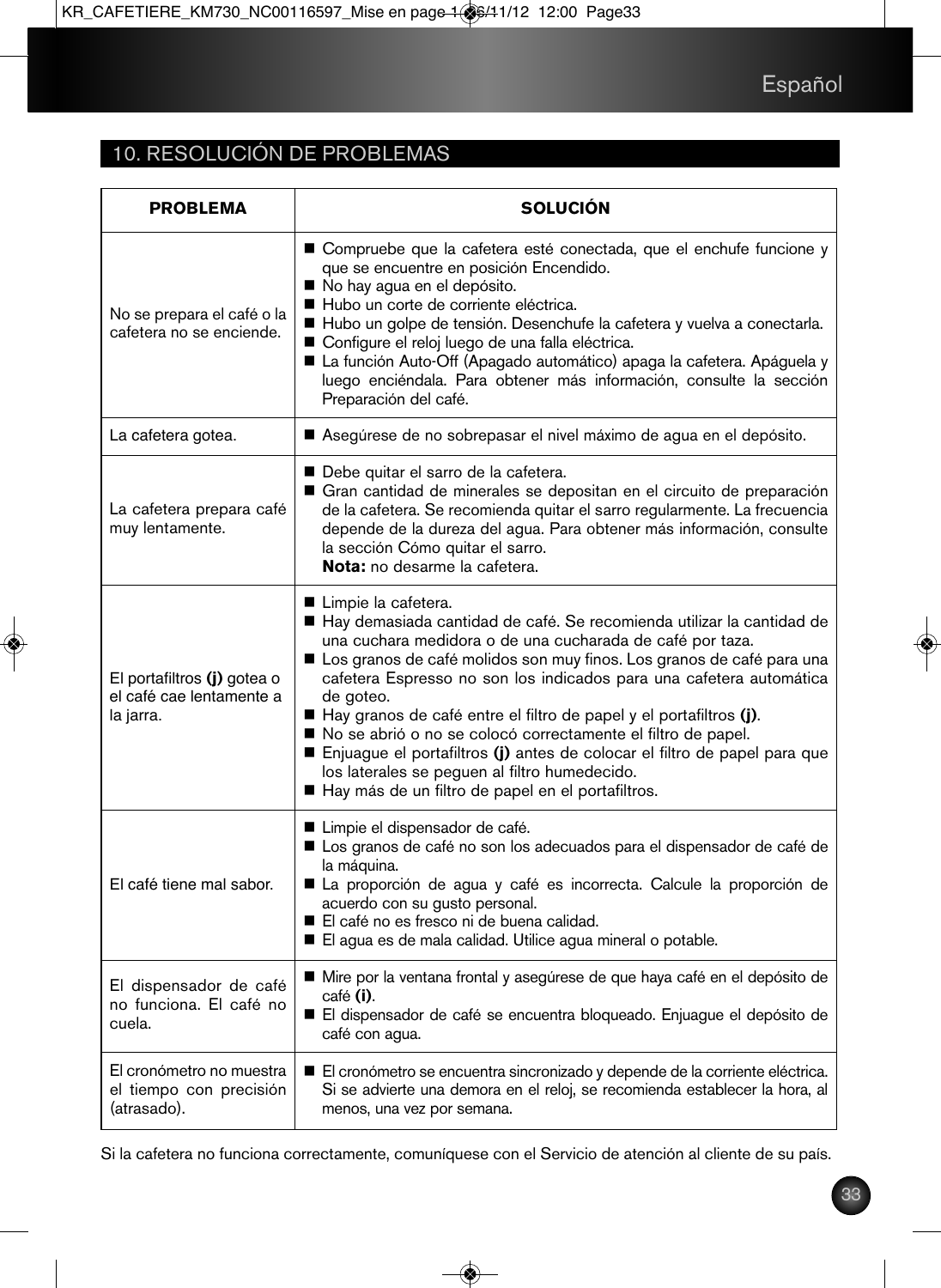## 11. GARANTÍA DEL FABRICANTE



**Comprometidos fuertemente con el medio ambiente, la mayoría de los productos Krups son reparables durante y posteriormente al periodo de garantía, Antes de regresar cualquier producto al sitio de venta, por favor llame directamente a servicios al consumidor de Krups, para conocer las opciones de reparación, al número indicado abajo. Apreciamos su ayuda para preservar el medio ambiente!**

#### **Garantía**

Krups garantiza este producto por **2 años** contra cualquier defecto de fabricación tanto en materiales como en mano de obra, a partir de la fecha de compra.

La garantía del fabricante Krups, es un beneficio extra que no afecta los derechos legales del consumidor

La garantía Krups cubrirá todos los gastos relacionados con la reparación de los productos defectuosos hasta que cumplan con sus especificaciones originales, mediante la reparación o reemplazo de cualquier pieza defectuosa y la mano de obra necesaria para ello. A criterio de Krups, en lugar de la reparación, podría hacer cambio de producto. Incluyendo los gastos de transportación en México razonablemente erogados para el cumplimiento de esta garantía, exclusivamente para aquellos sitios donde no se cuente con un centro de servicio autorizado.

La única obligación de Krups y su exclusiva determinación bajo esta garantía se limita a la reparación o reemplazo del producto.

#### **Condiciones y exclusiones**

La garantía Krups, aplica solamente en Estados Unidos de Norteamérica, Canadá y México, y serà válida solamente con la presentación del comprobante de compra. El producto puede ser llevado directamente a un centro de servicio autorizado, o debidamente empacado y devuelto, mediante servicio de mensajería autorizada (o servicio de paquetería equivalente), al centro de servicio autorizado de Krups. Detalles y dirección completa de los centros de servicio autorizados de cada país, se encuentran listados en la dirección electrónica de Krups (www.krups.com) o bien llamando al nùmero telefónico de cada país indicado abajo, para solicitar la dirección correspondiente.

Krups no está obligado a reparar o reemplazar ningún producto el cual no sea acompañado de su comprobante de compra.

Esta garantía no cubre ningún daño que pudiera ocurrir como resultado de mal uso, negligencia, o no haber seguido las instrucciones de uso establecidas por Krups, uso de corriente o voltaje diferente al indicado en el producto, o una modificación o reparación no autorizada del mismo. Tampoco cubre el desgaste o deterioro normal del producto, ni el reemplazo de componentes consumibles, ni lo siguiente:

- uso de tipo incorrecto de agua

- sarro (la eliminación de sarro (residuos calcáreos) deberá ser llevada a cabo de acuerdo a las instrucciones de uso)
- ingreso de agua, polvo o insectos al interior del producto
- daños mecánicos, sobrecargas
- uso comercial o profesional
- daños en componentes de vidrio o cerámicos en el producto

FECHA DE COMPRA :